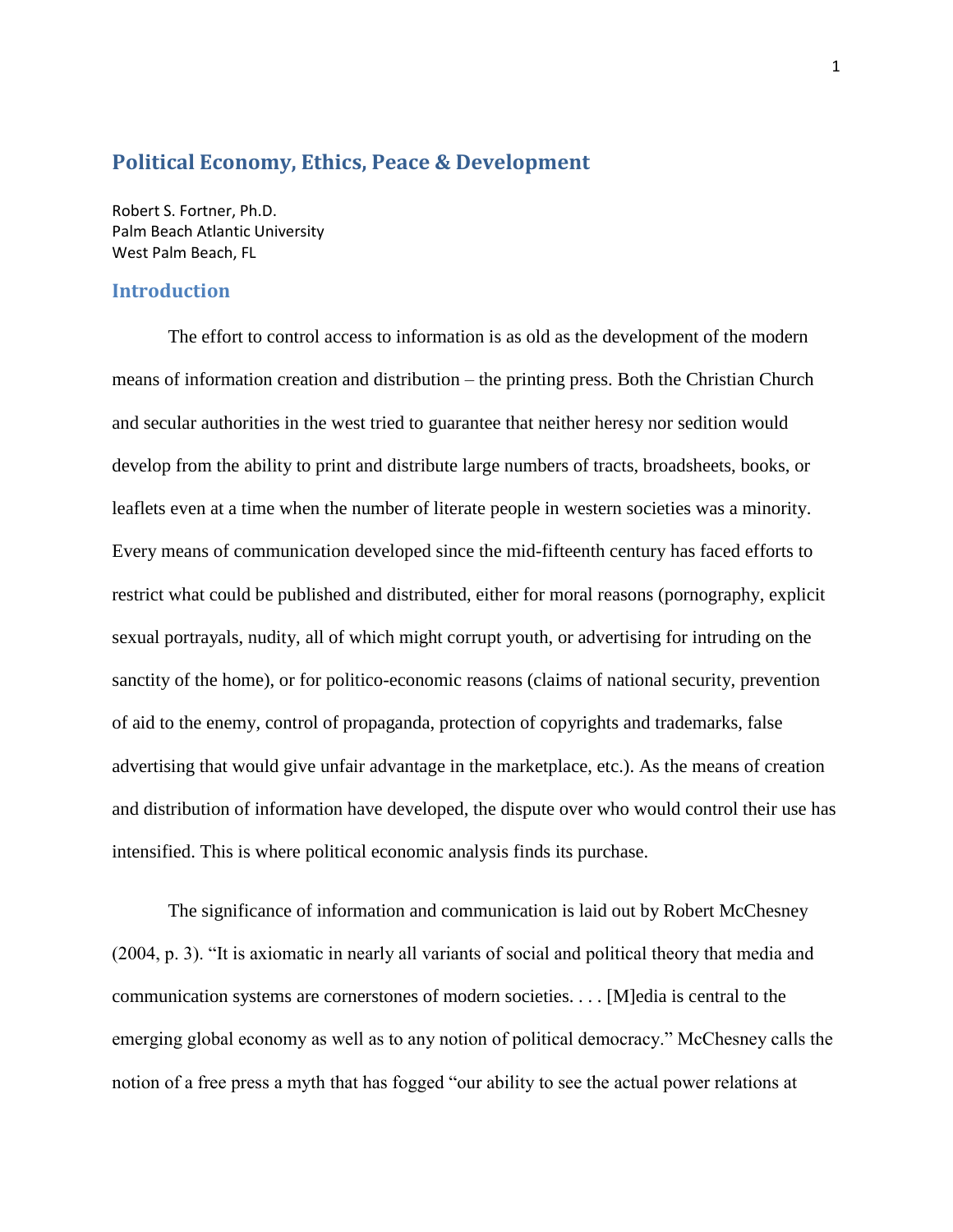hand, and therefore inhibit our capacity to move toward establishing a more democratic and humane media system, and a more democratic and humane society." (Ibid.) This is due to the rise of neoliberalism and a global media system that increasingly produces and distributes international products. This system is controlled by "the power of the dominant media corporations to defend their interests and propagate a mythology to protect their very privileged role in society." (Ibid.)

### **Defining Political Economy**

Political economy is rooted in ideas from moral philosophy (Balaam & Veseth, n.d., n.p.). The first full articulation of political economy is found in Adam Smith's *An Inquiry into the Nature and Causes of the Wealth of Nations* published in 1776, with many philosophers further refining its ideas since then. As Balaam & Veseth (Ibid.) explain, "Many works by political economists in the 18th century emphasized the role of individuals over that of the state and generally attacked mercantilism. This is perhaps best illustrated by Smith's famous notion of the "invisible hand," in which he argued that state policies often were less effective in advancing social welfare than were the self-interested acts of individuals. Individuals intend to advance only their own welfare, Smith asserted, but in so doing they also advance the interests of society as if they were guided by an invisible hand. Arguments such as these gave credence to individual-centred analysis and policies to counter the state-centred theories of the mercantilists."

In the modern era "The field of political economy today encompasses several areas of study, including the politics of economic relations, domestic political and economic issues, the comparative study of political and economic systems, and international political economy. The emergence of international political economy, first within international relations and later as a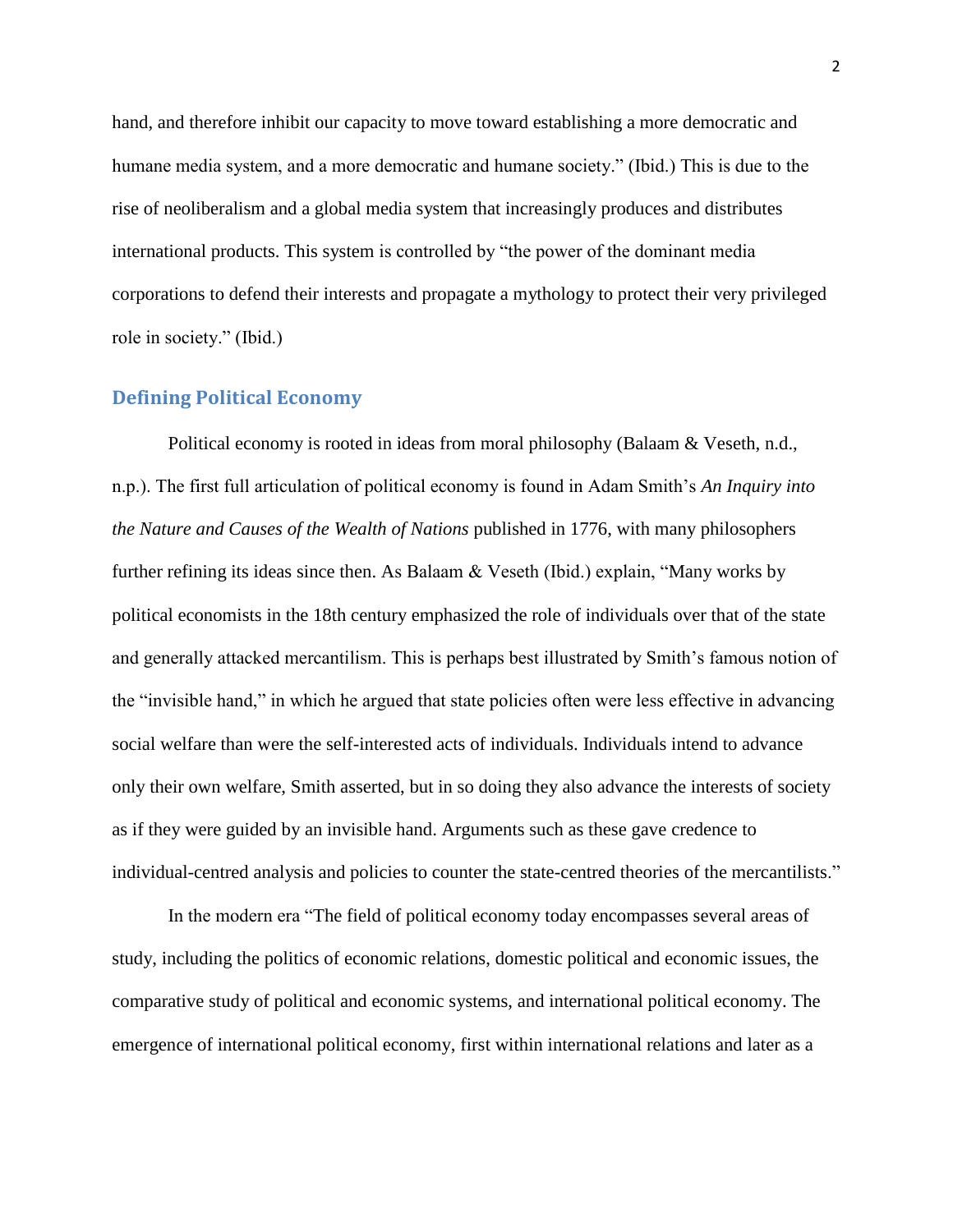distinct field of inquiry, marked the return of political economy to its roots as a holistic study of individuals, states, markets, and society. (Ibid.)

### **Colonialism, Political Economy and Ethics**

Most countries on the globe have experienced colonialism in one form or another. The legacy of colonialism is most apparent, however, in the global south. One explanation of this legacy is provided by Immanuel Wallerstein (2006, pp. 32-33). "Notwithstanding European social ignorance of the world of the so-called Oriental high civilizations, the expansion of the capitalist world economy proved to be inexorable. The Europe-dominated world-system spread from its Euro-American base to encompass more and more parts of the world in order to incorporate them into its division of labor. Domination, as opposed to mere contact, brooks no sense of cultural parity. The dominant need to feel that they are morally and historically justified in being the dominant group and the main recipient of the economic surplus produced within the system. Curiosity and a vague sense of the possibility of learning something in European contact with the so-called high civilizations thus gave way to the need to explain why these zones should be politically and economically subordinate to Europe, despite the fact that they were deemed 'high' civilizations." Assumptions about the superiority of developing European-defined modernity to the civilizations of "other" cultures preceded the rapid expansion of colonial domination as well as rationalizing its aftermath. (see Said, 1978, p. 39).

Wallerstein, continuing to reference Said, argued that "words matter, … concepts and conceptualizations matter, … or knowledge frameworks are a causal factor in the construction of unequal social and political institutions – a causal factor but not at all *the only* causal factor (2006, pp. 38-39). The words and concepts of colonial authority claimed a moral and cultural superiority to that practiced in their conquered territory. They established the order of things, the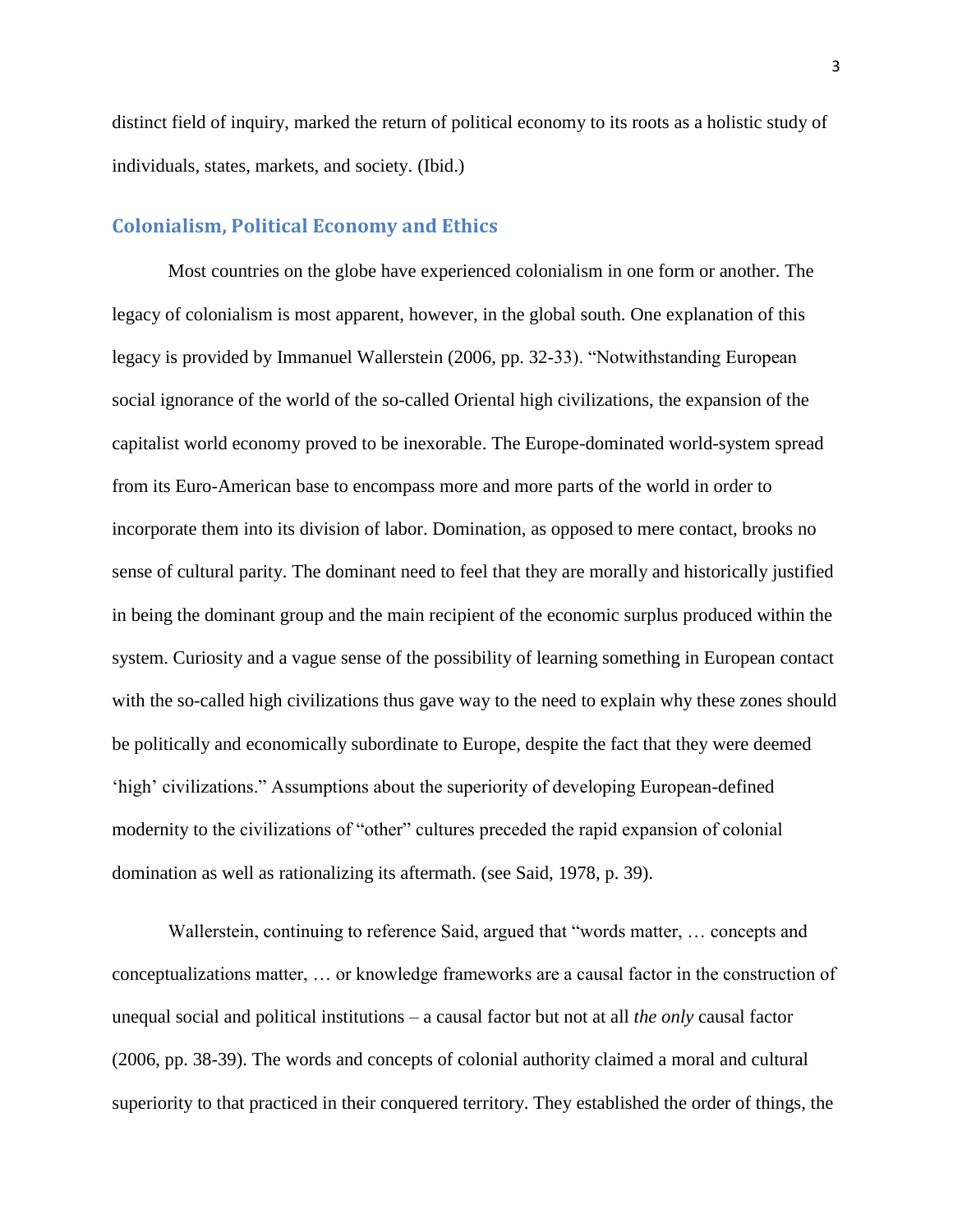modernity that eventually free states should aspire to, and the means by which authority should be exercised – in many cases with brutality. This was all the inheritance of conquered peoples.

This order and inheritance was dehumanizing  $-$  even to the conquerer, the colonialist (Césaire, 2000, p. 41). It masked the immorality of the civilizations that claimed superiority over subjected peoples, and thus confused their traditional ethics that were now deemed barbarous. Likewise, it provided the mask that conquering nations could lay over their own callousness, a mask that claimed the only history is white, the only ethnography is white, the only ethics is white. (See Césaire, 2000, p 71.) As Edward W. Said (1993, p.37) has argued concerning claims about the exclusivity of the Western literary canon, "is an indication not only of a highly inflated sense of Western inclusivity in cultural accomplishment, but also of a tremendously limited, almost hysterically antagonistic view of the rest of the world." Frantz Fanon (1963, 2004, pp. 5- 6) puts this in even starker terms: "The colonialist is not content with physically limiting the space of the colonized, i.e., with the help of his agents of law and order. As if to illustrate the totalitarian nature of colonial exploitation, the colonist turns the colonized into a kind of quintessence of evil. Colonized society is not merely portrayed as a society without values. The colonist is not content with stating that the colonized world has lost its values or worse never possessed any. The 'native' is declared impervious to ethics, representing not only the absence of values but also the negation of values. He is, dare we say it, the enemy of values. In other words, absolute evil."

The ethical and cultural imperialism of colonial expansion were justified by their connection to the imperial powers' economic and military superiority. Albert Memmi (2006) concludes, "It has always been this way between oppressor and oppressed; the culture of the oppressor goes hand in hand with its economic and political power." (location 1305) Frantz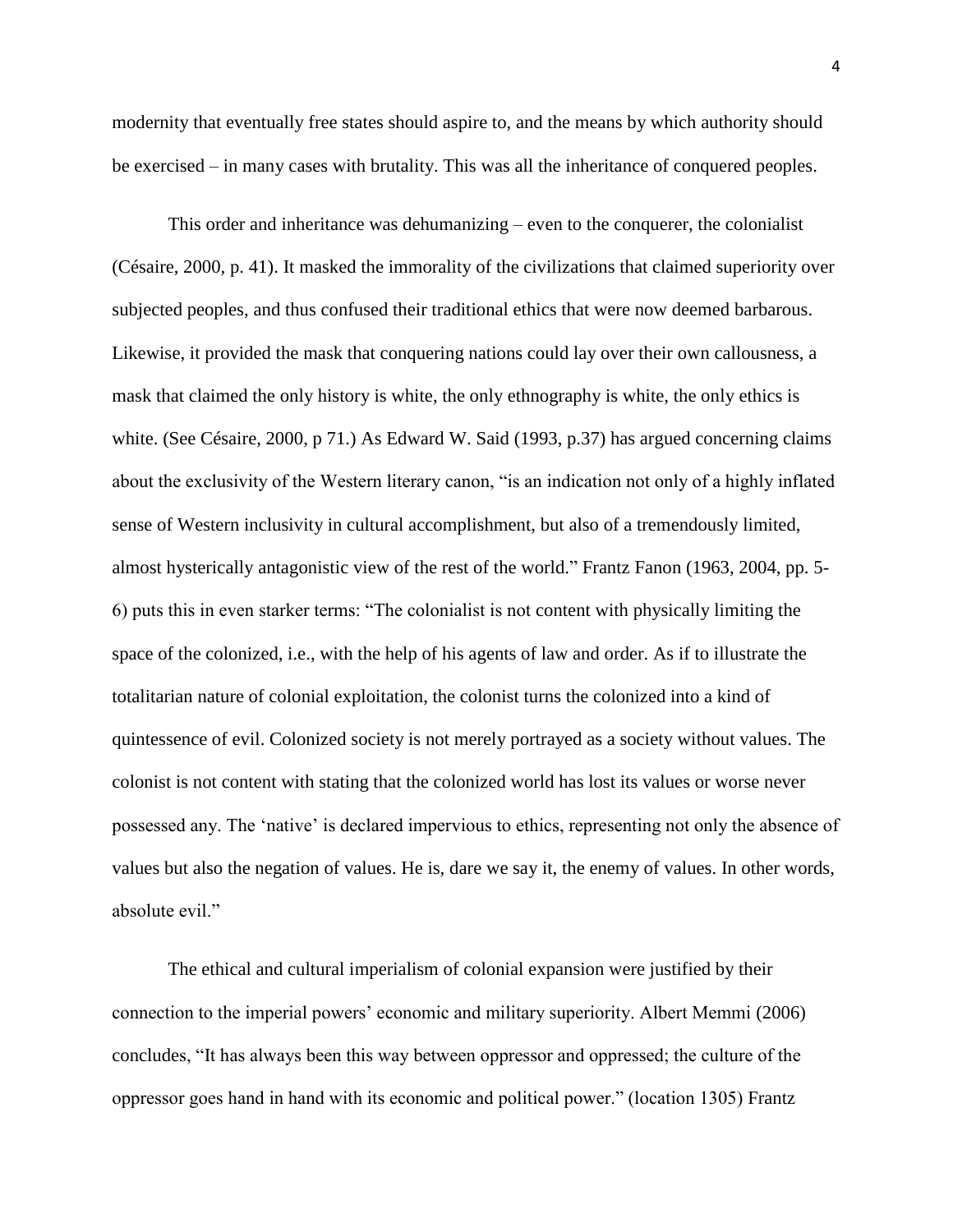Fanon (1967, pp. 1-2) goes so far as to suggest that colonized people are those in whom an inferiority complex has taken hold – goaded by the assumption of colonialism that non-whites are less human than they – and who must assimilate the cultural values of the colonial metropolis, including its language, if he is to escape the bush and become a true human being.

But this what we may call crippling set of assumptions, that eventually became part of the "being" of subjugated peoples, was part and parcel of the imperial enterprise. This enterprise was undertaken for both economic and cultural reasons. On the economic side was the assumption that raw materials and new markets would result from settling and ruling distant lands. On the cultural side was the assumption that "civilization" and the Christian faith as known and practiced by colonial powers could be exported to these lands. From the political economic perspective, however, both rationales were false. "The central nationalist/Marxist assumption is, of course, that imperialism was economically exploitative; every facet of colonial rule, including even the apparently sincere efforts of Europeans to study and understand indigenous cultures, was a root designed to maximize the 'surplus value' that could be extracted from subject peoples. The central liberal assumption is more paradoxical. It is that precisely because imperialism distorted market forces – using everything from military force to preferential tariffs to rig business in the favour of the metropolis – it was not in the long-term interests of the metropolitan economy either." (Ferguson, n.d., locations 152 & 161) Imperialism was coercive and thus a distortion of economic and market realities – unsustainable in the long run. Considering the resultant political economy of colonialism thus suggests both an economic and cultural/moral failure that mortally wounded the moral sensibilities of colonizer and colonized alike.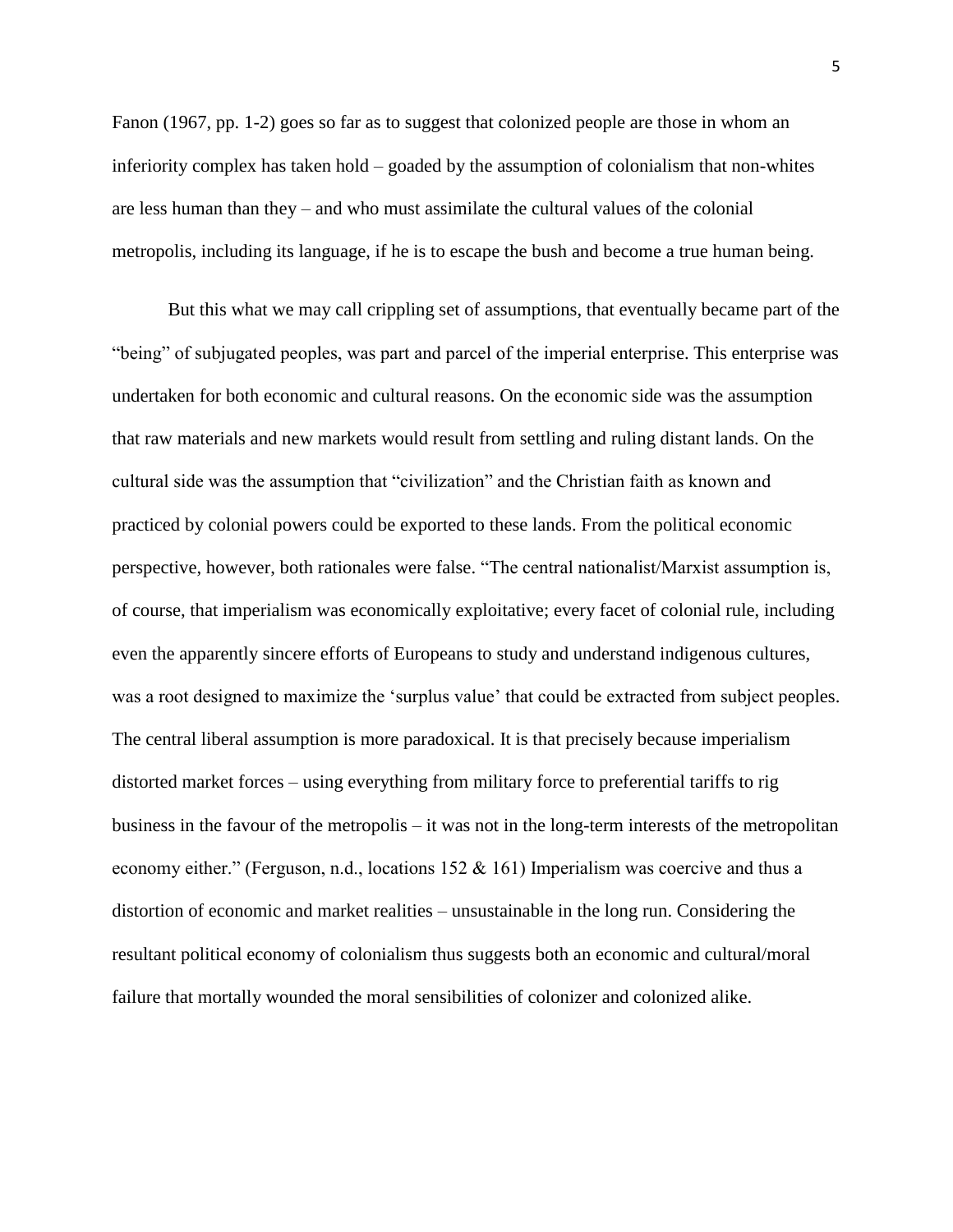#### **International Political Economy of Media**

In the 1960s and 1970s political economists warned of "cultural imperialism" at a time when western countries were swamping developing countries with cheap television and film exports that reduced the incentive to spend money on indigenous productions so far that television screens were filled with U.S.-made police dramas and westerns, and Hollywood and London based films, radio stations with western pop music, newspapers with western-based wire copy, and libraries with western novels and academic works. This concern died down when these countries began slowly to develop their own production capacity and local artists (especially musical artists) began recording their own music, although many of the formats and styles of these productions were copying or adapting western models. And despite the reduction in concern, as Riordan puts it (2004, 419-420), "Given that only a handful of industrialized nations have the ability to produce and circulate culture globally, those who create cultural commodities and how culture shapes national identities are important considerations." In the 1990s the international push for free trade among various blocs of countries, the creation of the North American Free Trade Agreement (NAFTA) and World Trade Organization (WTO), and the reduction in tariffs on intellectual property replaced these concerns (also, incidentally designed to protect western-based intellectual property by reducing the incentives for piracy).

Poorer countries, however, have had difficulty keeping up with the technological changes in production and distribution systems, although the arrival of the mobile smartphone has begun to provide reception service that was long denied to the majority of the world due to the cost of wired telecommunications infrastructure and expansion of electrical grids. There are, however, still significant gaps, now known as the "digital divide" (see Digital Divide Institute and "The Digital Divide, n.d.). What political economists see in such changes are the social, political, and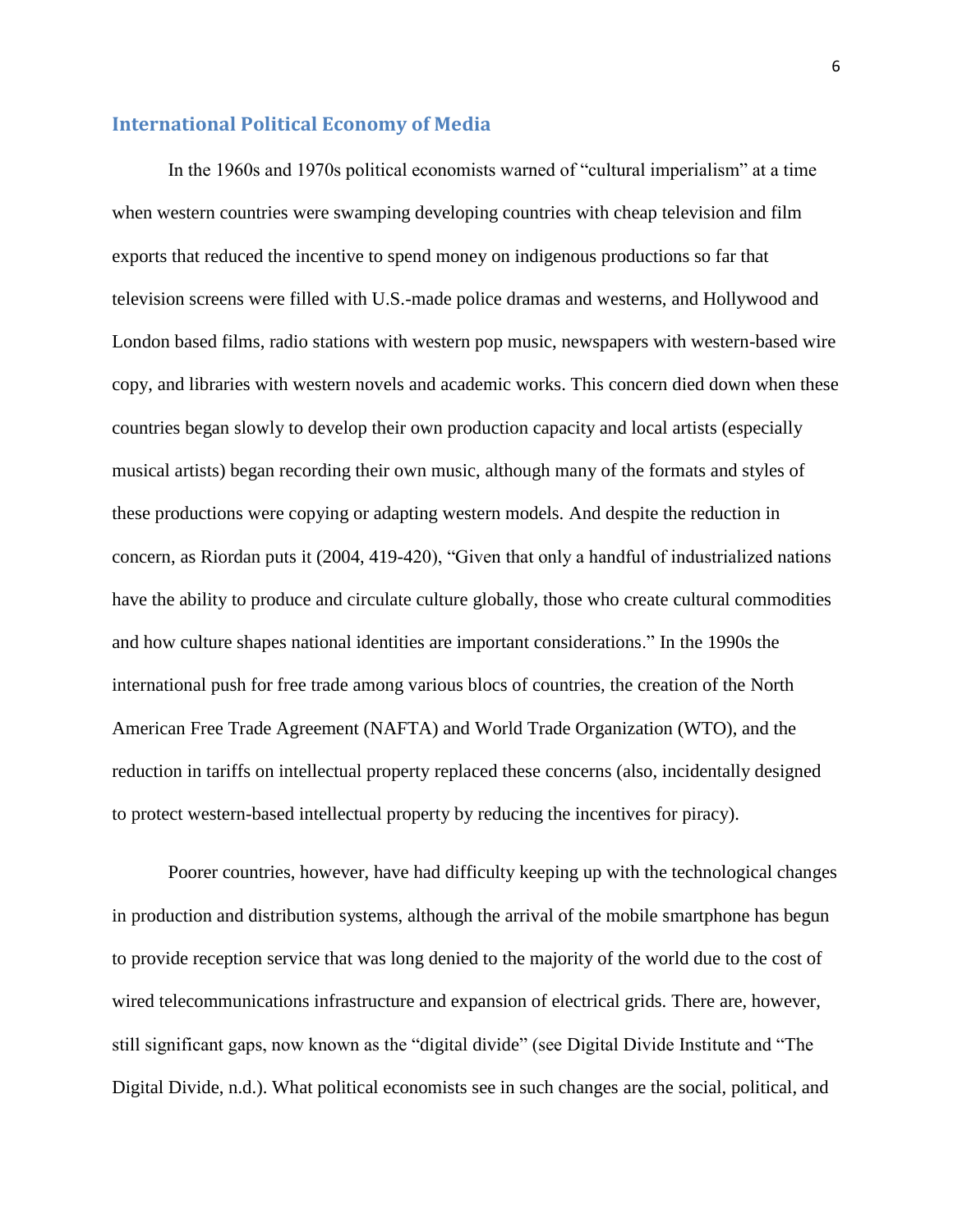economic pressures and interests that influence them. It is here that the question of ownership and control of information again arises, along with issues of fair access to information resources and the various factors that play into investments and expansion of broadband access. As Seán Ó Siochrú wrote (2004, p. 23), "We stand at [a] crossroads in media and communications. At stake is the type of media environment we seek to inhabit, from [the] local to global level, for ourselves and future generations. Formidable forces propel us down one route, the commercialization of activities and outputs, subsuming media and communication 'products' under general market rules. The alternative route, currently much less prominent, is a road in which media are focused on fulfilling human needs and reinforcing human rights and aspirations, under a revised and invigorated structure of global governance." Putting it somewhat differently, Siochrú's statement suggests a movement away from negative liberty, where the freedom of media organizations is paramount, and toward positive liberty, where interests of people are superior and human possibilities are enshrined in expectations of media services.

Media trade unions have also warned of the results, not only of increasing concentration of ownership in traditional analog media sectors, but in the more recently developed digital media as well. "Digital technology has made available a host of new media services, including digital TV, digital radio and digital film and also including such things as webcasting, interactive television, MP3 music, and video-on-demand. Unlike analogue technologies, digital media are not limited by bandwidth considerations. Despite the apparent opportunities for greater choice, however, existing media groups have moved rapidly to dominate the new digital arena" (Bibby, 2003, p. 6).

Although it is to be expected that trade unions would object to developments that might threaten the employment status of their members, their concerns are not unique. The European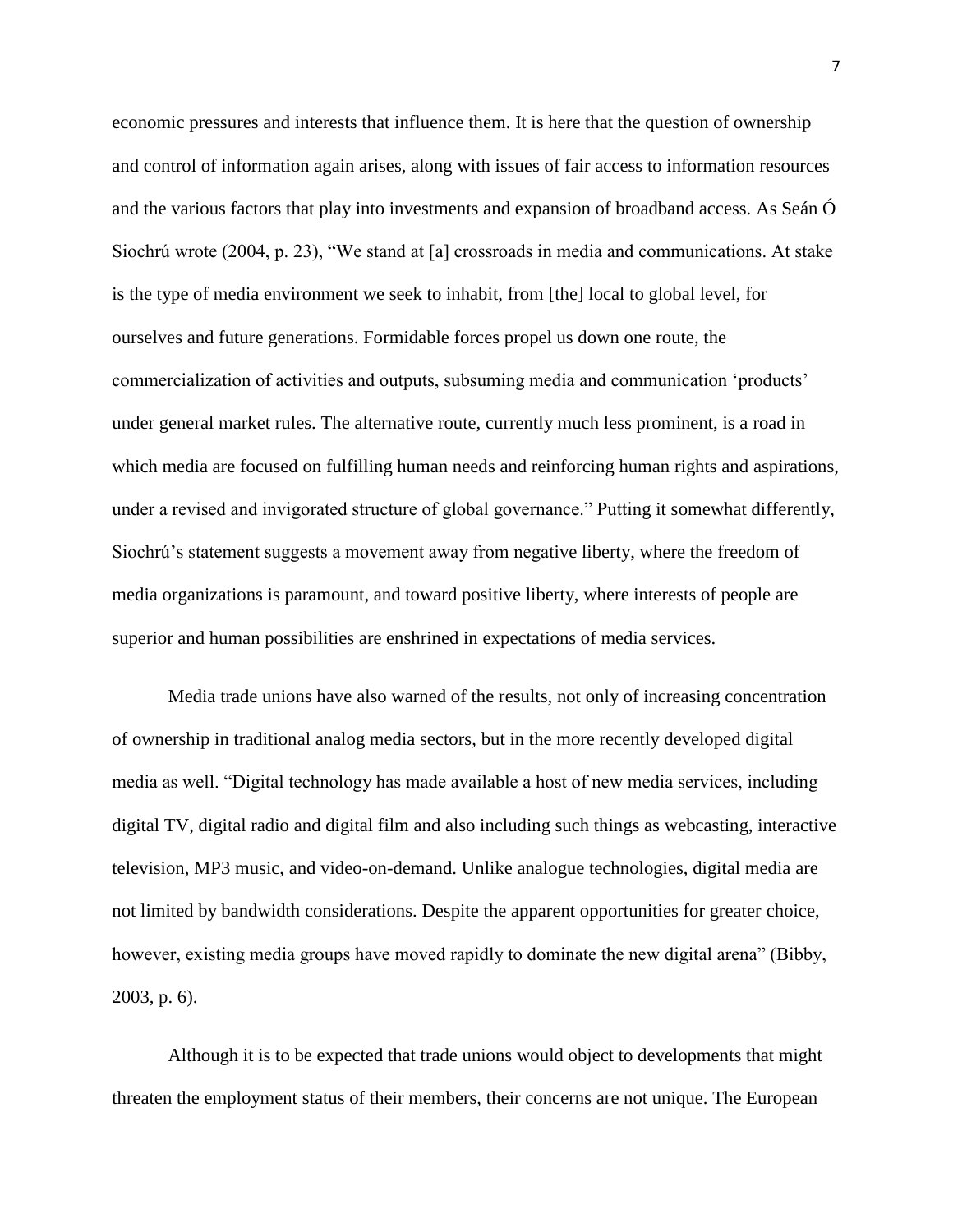Audiovisual Observatory, for instance, published a paper in 2001 that related media concentration to that in other industries: "While the harmful effects of commercial concentrations in other sectors are mainly economic, journalistic aspects are also involved where media concentrations are concerned. Unlike other companies, media undertakings . . . also serve to support one of the most fundamental human rights – freedom of opinion, information, the press and broadcasting, an indispensable part of any democracy . . . The control of media concentrations is therefore a special case, reaching beyond pure competition law" (Palzer and Hilger, p. 6). The concern of political economy, then, is that freedom of information and the right to communicate (including the right to receive information) can be severely compromised by media concentration, especially when such concentration is undertaken for the purpose of increasing profits that can have the effect of disenfranchising people – especially poorer people not defined as relevant to the profit incentive. The division between the information "haves" and "have-nots" is thus continued and increasingly foundational to media operations, allowing profit to define the reality of citizenship and human rights.<sup>i</sup>

Positive liberty from a political economy perspective is one that would alter the economic relations in society such that social justice and individual fairness could be achieved. But the economic incentives for achieving worldwide distribution of cultural materials as protected by international copyright conventions has driven consolidation of systems, and massive personal and private investments in bypassing limited technological infrastructure in many countries has made considerations of fairness and justice problematic. (See McChesney, 2004b, p. 69.) When these developments are considered alongside the increasing commodification of personal information by data mining operations in the hands of such entities as Google, Facebook,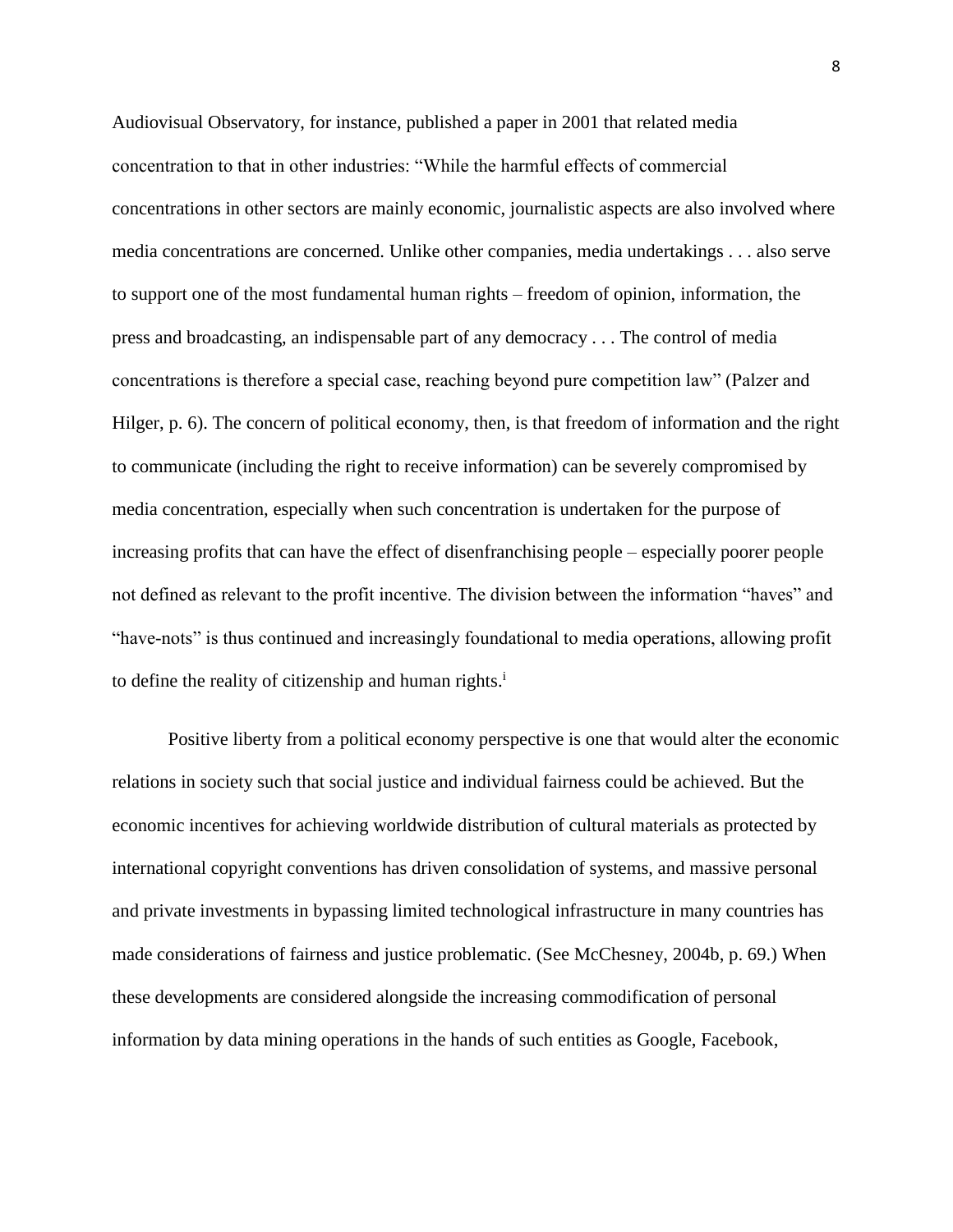Microsoft and Apple that are required to play in their sandboxes, considering non-economic/noncommodity concerns has largely evaporated outside academic circles. (See Mosco, 2004, p. 273.)

But this is not all. State players, including intelligence services, the military and major corporate suppliers of advanced technologies to these entities, have all increasingly engaged in surveillance activities, diplomacy and counter-terrorism operations, and the spreading of disinformation through wired and wireless internet services to assure competitive advantages in negotiations, military operations, and intercepting terror plots. At the same time those who would spread their anti-statist or ideological propaganda have become increasingly adept at exploiting the possibilities for direct access to potential recruits, funders, and the general public to pursue their objectives. Both of these activities are occurring in an increasingly interconnected global environment. (See Miége, 2004, p. 124) Governments have also sought to stop leaks to the outside, prosecute those who leak or accept leaked information, and clamp down on vulnerable systems to protect strategies in the world arena or to deny their own citizens access to information. (See Greenwald, 2014; Gurnow, 2014, *The Washington Post,* 2013) Involvement of normal citizens in democratic exercises, or even the intent to remain abreast of significant but publicly unacknowledged activities, have become increasingly difficult, essentially disenfranchising involvement in what would at one time have been seen as necessary for engagement in the public sphere and maintaining the legitimacy of national states. So Colin Sparks (2000, p 289) has argued that the impact of the developing world wide web, rather than opening up the public sphere or expanding democratic access, was more likely to exacerbate "existing tendencies to separate politics and ordinary life, and to concentrate public debate and information in just a few hands." And Brian Winston (1998, p. 2) wrote that "historical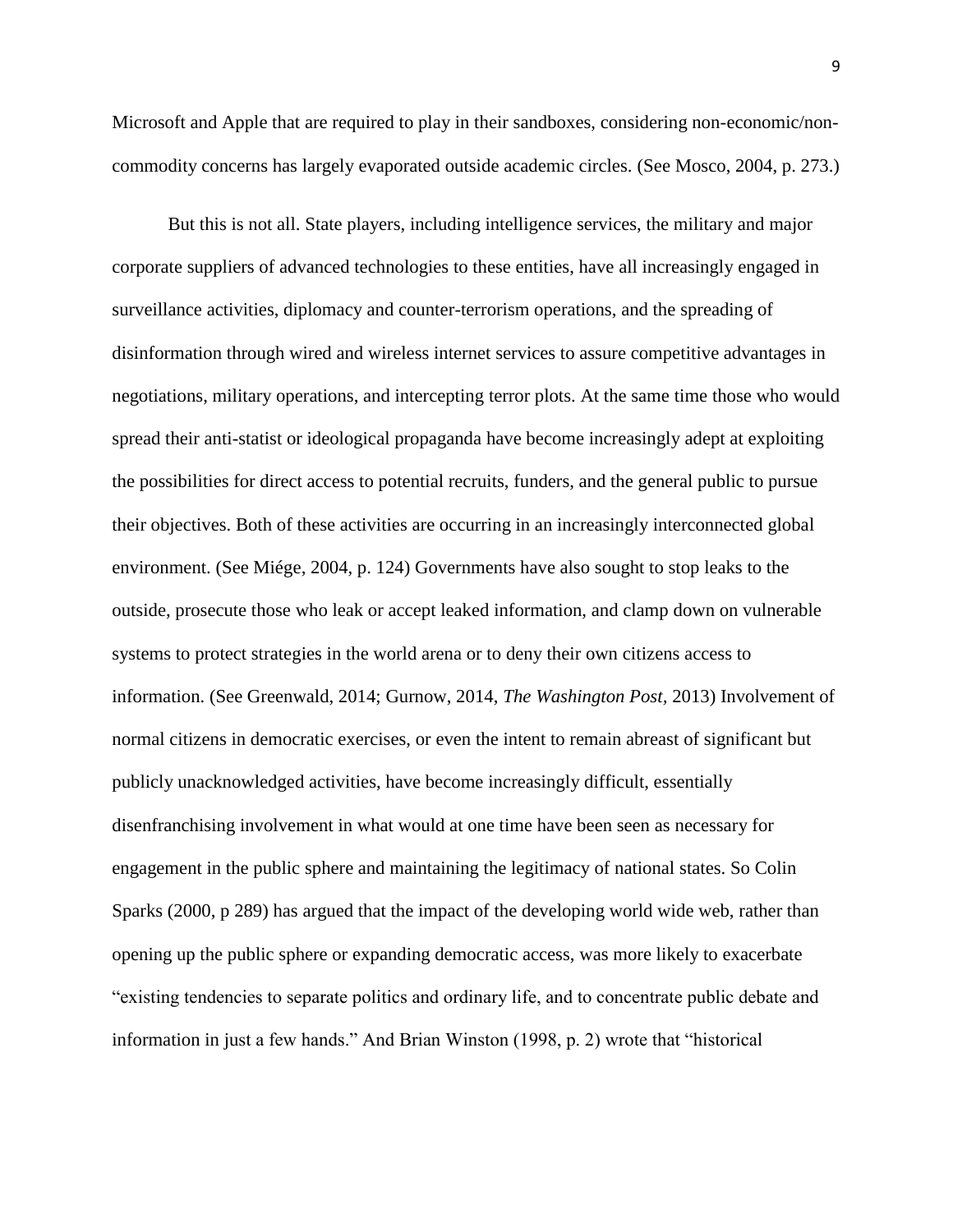consciousness reveals the 'Information Revolution' to be largely an illusion, a rhetorical gambit and an expression of technological ignorance."

# **The Right to Communicate**

Beyond these issues of fair access and surveillance is another moral concern of political economists. That is the "right to communicate." One way to understand this right is to recognize that "communication represents an essential and very important human need as well as a basic human right. Without having the possibility to communicate and talk to other people, no individual, community, group or any other institution would be able to exist, or prosper" ("Communication – An essential human need," n.d., n.p.) This need is met by recognizing four specific pillars that constitute the right to communicate. These are (1) communicating on the public sphere, (2) communicating knowledge, (3) using communication to exercise civil rights, and (4) communicating cultural rights (Ibid.).

This right is not yet enshrined in international law, but has been under debate for more than a decade. Article 19, an international advocacy group for the right to communicate, argues that freedom of opinion and expression, along with the right to receive information from both state and private sources are necessary for this right to be realized. The organization claims that key elements of the right include "the right to a diverse, pluralistic media; equitable access to the means of communication, as well as to the media; the right to practise and express one's culture, including the right to use the language of one's choice; the right to participate in public decisionmaking processes; the right to access information, including from public bodies; the right to be free of undue restrictions on content; and privacy rights, including the right to communicate anonymously" (Article 19, 2002, n.p.). This right, too, is endangered both several factors, including homogenization of the media and exclusion of minority voices, globalization and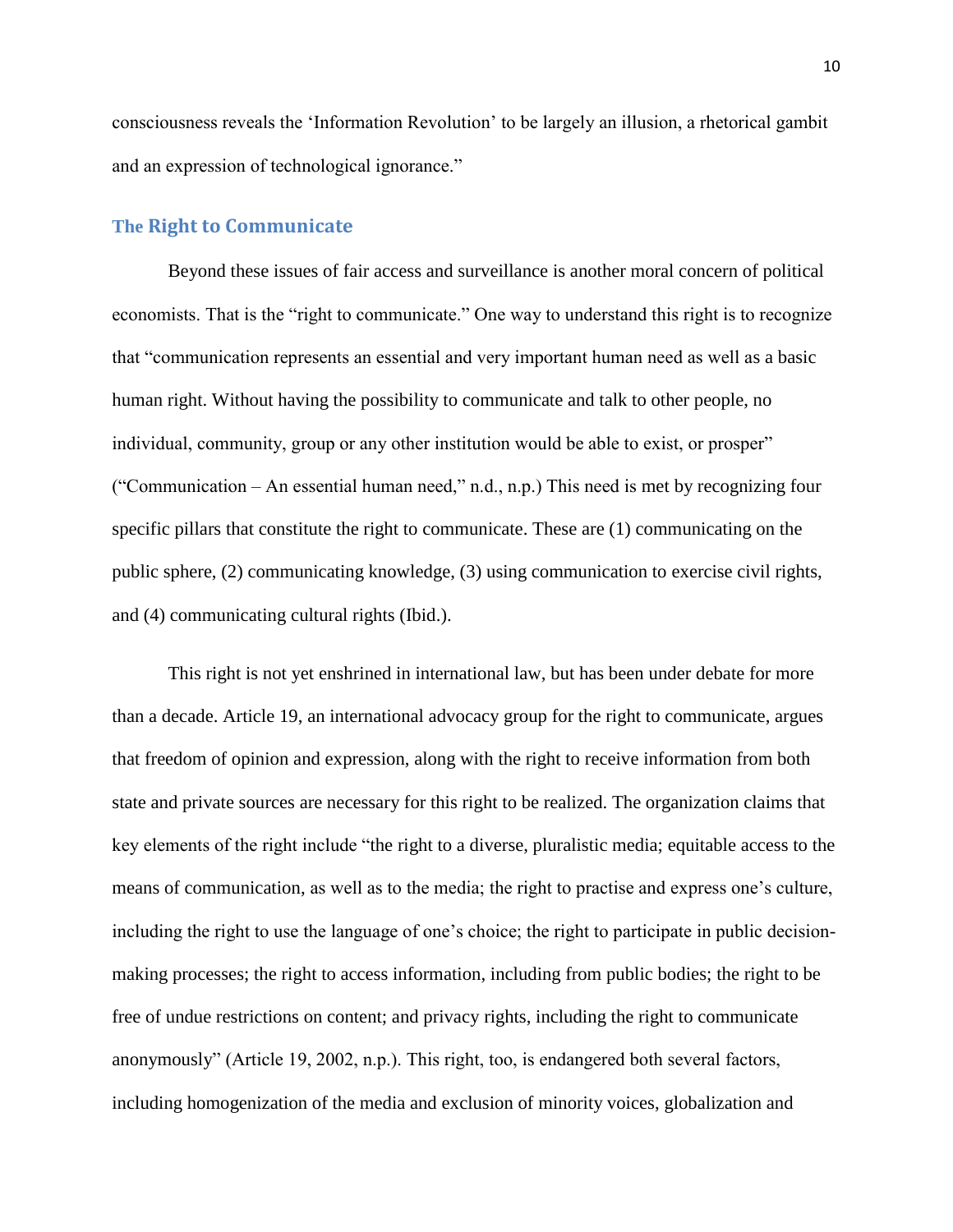commercialization of media, governmental rules and regulation aimed at exerting political control over media and telecommunications, and the increasing dominance of large media corporations around the world (Ibid.).

One difficulty of arguing for such a right is that the notion of individual rights, or basic human rights that would include this dimension, are western concepts based in a post-Enlightenment sensibility. As such this right to communicate has less legitimacy in more collectivist cultures where rights are themselves created and maintained in community, rather than on an individual basis. The question of whether such a right should have less purchase in collectivist societies as opposed to individualistic ones has not been adequately addressed. For instance, Salik Shah from Nepal, dealing with the issue of piracy on the internet, says that (2012), "The internet has played a crucial role in my life and countless others of my generation all over the world. In their attempt to prevent piracy these acts will dismantle the very medium that enables communication and the free exchange of ideas. The proponents of these acts want us to believe that piracy is an evil thing. The younger generation of the world knows very well that piracy is a necessary evil that enables revolutionary online publications like Wikileaks to perform their crucial role for democracy. They know that we can no longer trust politicians who want to control information, who want to control our lives, and worse, dictate the future of mankind."

Michelle J. Foster's introduction to her report to the Center for International Media Assistance (2012, p. 4) argued: "Around the globe, traditional news media–newspapers, magazines, and broadcast networks –are operating in more concentrated environments with fewer owners and less diverse voices. Growth in the number of news media outlets and channels has not resulted in a parallel expansion of viewpoints in traditional news media, especially within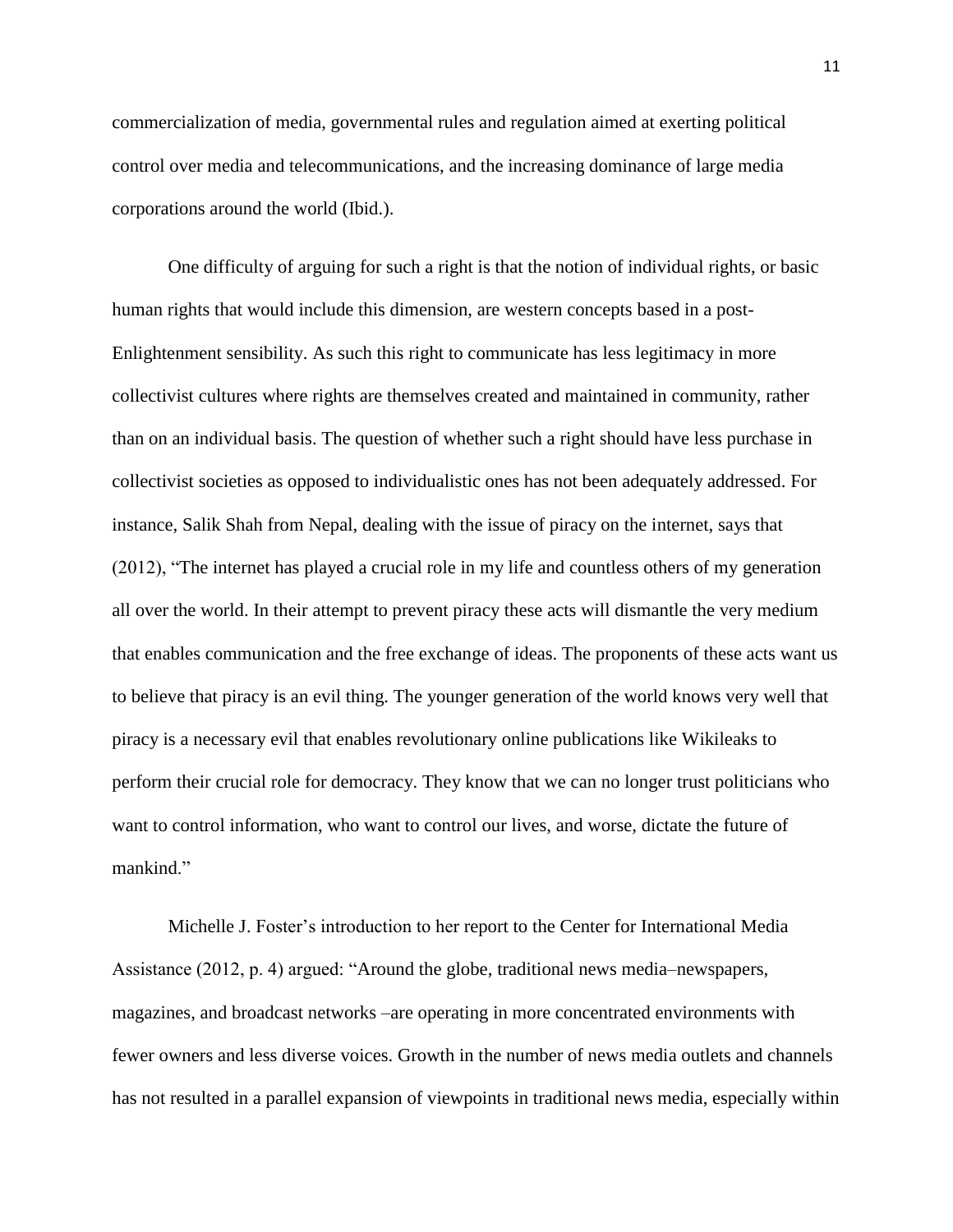local communities. This has adverse consequences for the ability of citizens and communities to hold their governments accountable. If media cannot be free and competitive, they can be neither plural nor diverse. Who owns the media and its infrastructure and who controls its sources of capital and revenue are crucial for any media system." Patricia Lancia (2009) agrees: "If only some people are given the opportunity to express themselves in society, if some people are denied access to tools for self-expression and, therefore, denied the ability to actually exercise their rights as citizens and as human beings, then the groups that allow that to happen are acting unethically. It is the intention of this paper to show that the current media monopoly environment interferes with the right to free expression of the vast majority of people in society – by eliminating viable alternative sites of communication, by limiting direct access to media outlets as tools of communication, and by preventing the creation of independent media outlets – and is, therefore, unethical." These are, of course, political economic arguments, demanding that the media, however owned or operated, have a positive requirement to act for the public, to enable the public to engage in meaningful communication, and to provide an environment where robust argument can occur, including not only the owners of the media, but also minority voices, the poor and otherwise disenfranchised public.<sup>ii</sup>

## **International Media Domination**

Fewer than ten international media conglomerates effectively control the production and distribution of entertainment and news products around the world. All of these conglomerates operate out of wealthy western countries, although many of them deny their identification as being of a particular country, referring to themselves instead as international companies. Which ten are the largest global companies depends on how their ranking is calculated. Ranked by revenues derived from advertising support, the ten largest are Google, DirecTV, Walt Disney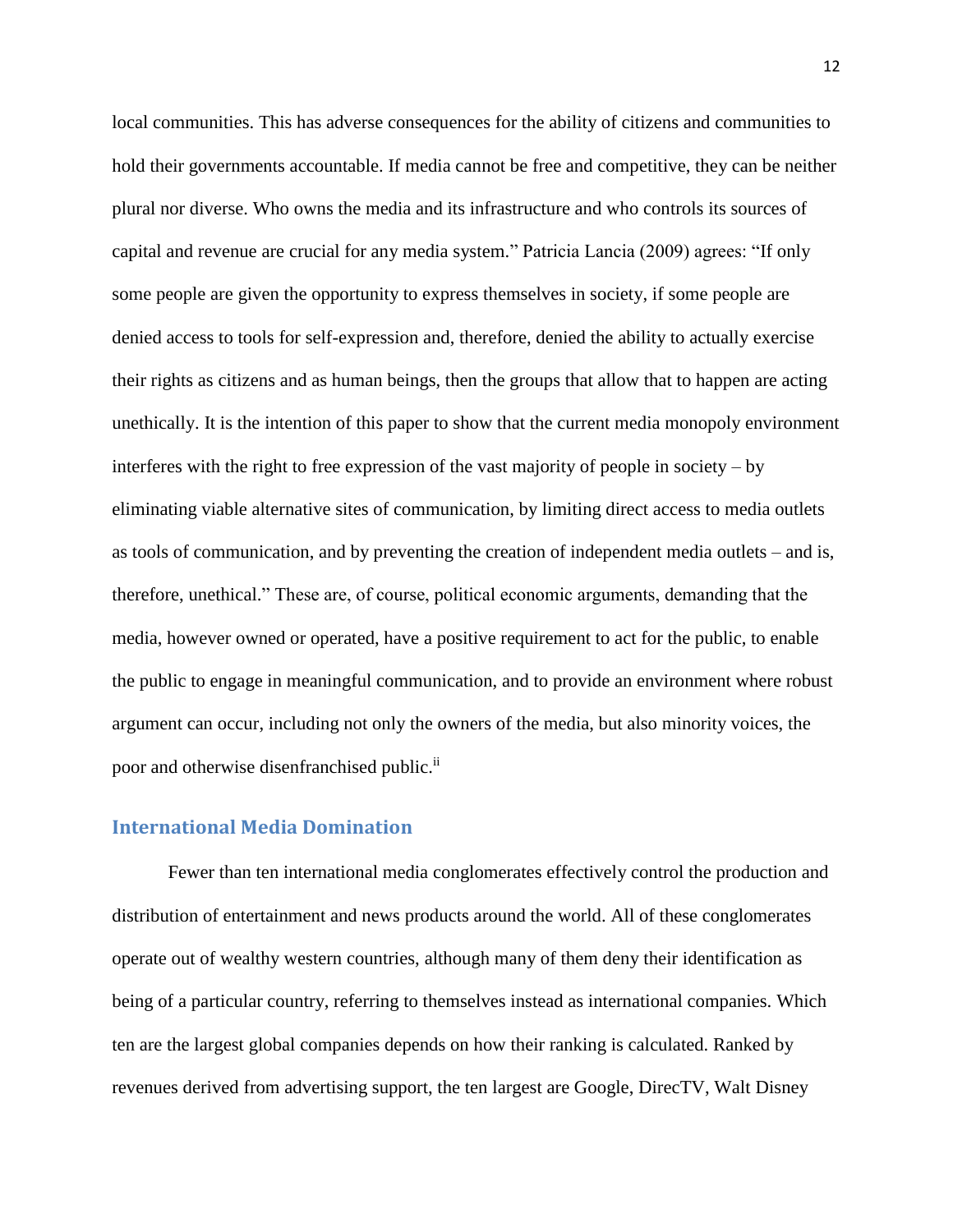Company, 21<sup>st</sup> Century Fox, Comcast, Time Warner, Cox Enterprises, BSkyB, Bertelsmann, and CBS Corporation ("Top 10 Global Media Owners," 2014). Ranking the largest media companies by sales, profits, assets and market value yields a different ranking: Comcast is number one, followed by Disney,  $20<sup>th</sup>$  Century Fox, TimeWarner, TimeWarner Cable, DirecTV, WPP (a UKbased holding company), CBS, Viacom, and DISH Network (a US-based holding company) ("Global 2000", 2014). Another ranking has the five largest global media companies as Comcast, DirecTV, Walt Disney, News Corporation and Time Warner ("Top Five Global Broadcast Media Companies," 2014). However the rankings are done, however, the conclusion is identical: western-based media companies – and especially US-based ones – continue to dominate the world's media stage.<sup>iii</sup> In 1997 McChesney reported that nine corporations dominate the "first tier" of the global media system. "The five largest are Time Warner (1997 sales: \$24 billion), Disney (\$22 billion), Bertelsmann (\$15 billion), Viacom (\$13 billion), and Rupert Murdoch's News Corporation (\$11 billion)." (See also Le, 2014.) In addition, social media applications and mobile telephone application development are both based in the United States, either by direct ownership – such as Facebook, Twitter, Snapchat, Instagram, LinkedIn, YouTube, Vine, etc. – or by development and ownership of operating systems and control of application stores – such as those operated by Android (Google) and Apple. Windows phones are also U.S.-based, but Blackberry is a Canadian company: both of these systems, however, are very minor players in mobile telephony application development and control.

Although the size of the media giants is disproportionately a function of their engagement in the American media market where both media properties and the market dwarf that of most other countries, these companies are also "often in a position to effectively compete with – and even dominate – the local media in other countries.<sup>iv</sup> [They] can draw on their enormous capital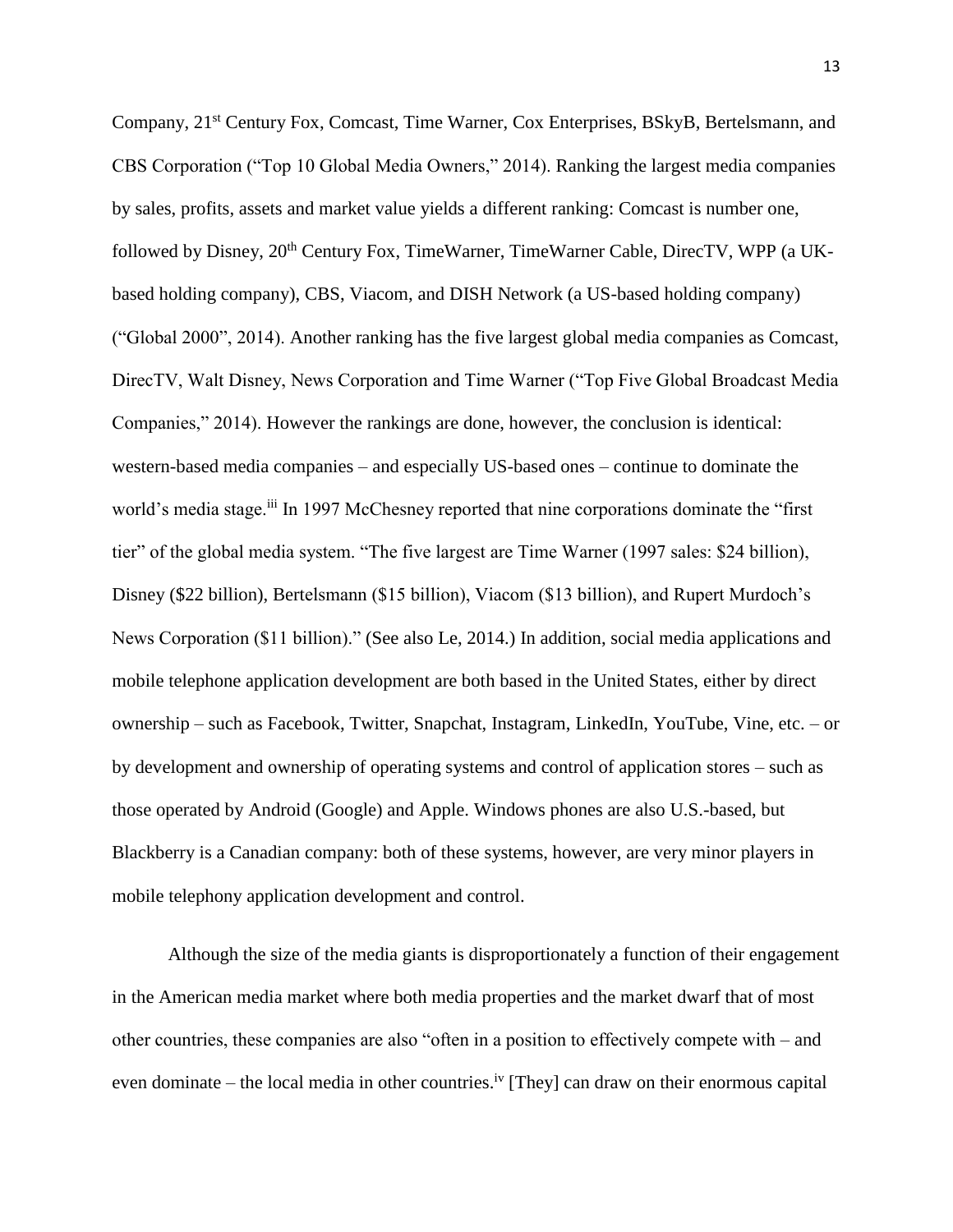resources to produce expensive media products, such as Hollywood blockbuster movies, which are beyond the capability of local media." They can also adapt media products for new markets must less expensively than new ones can be created and use both existing and adapted media products to "tap a lucrative source of revenue at virtually no additional cost." (Croteau & Hoynes, 2007, p. 35) So, as the U. S. Department of Commerce (2014) reports about American media, they "often attain shares in international markets in excess of 90 percent due to high global interest in U. S. filmed entertainment." In recorded music, too, "The U. S. has the world's largest performance rights market and earns half of global sync revenues" (Ibid.) By 2017 global spending for media and entertainment is projected to reach \$2.2 trillion, with the U.S. continuing as the largest single market (James, 2013).

And the efforts at further consolidation continue, with  $21<sup>st</sup>$  Century Fox making a failed bid of \$80 billion to purchase the TimeWarner media conglomerate ("The truth about Rupert Murdoch's new plot for world domination," 2014). "It's always worth taking seriously when one of the biggest and most culturally influential media conglomerates in the English-speaking world threatens to buy another of the biggest and most culturally influential media conglomerates" (Ibid.) If this sale had gone through, it was possible that the company that owned and operated Fox News would also own and operate CNN. It would also have further consolidated Hollywood film production. Susan Crawford "Makes a compelling case that both Rupert Murdoch [21<sup>st</sup>] Century Fox] and Jeff Bewkes [Comcast] are well aware that their future health and prosperity requires getting bigger. . . ." (Ibid.)

# **Implications of Global Media Consolidation**

As Chan-Olmsted and Chang (2003, pp. 213-214) put it, the implications of this consolidation depend on where you stand: those coming from a social/public sphere perspective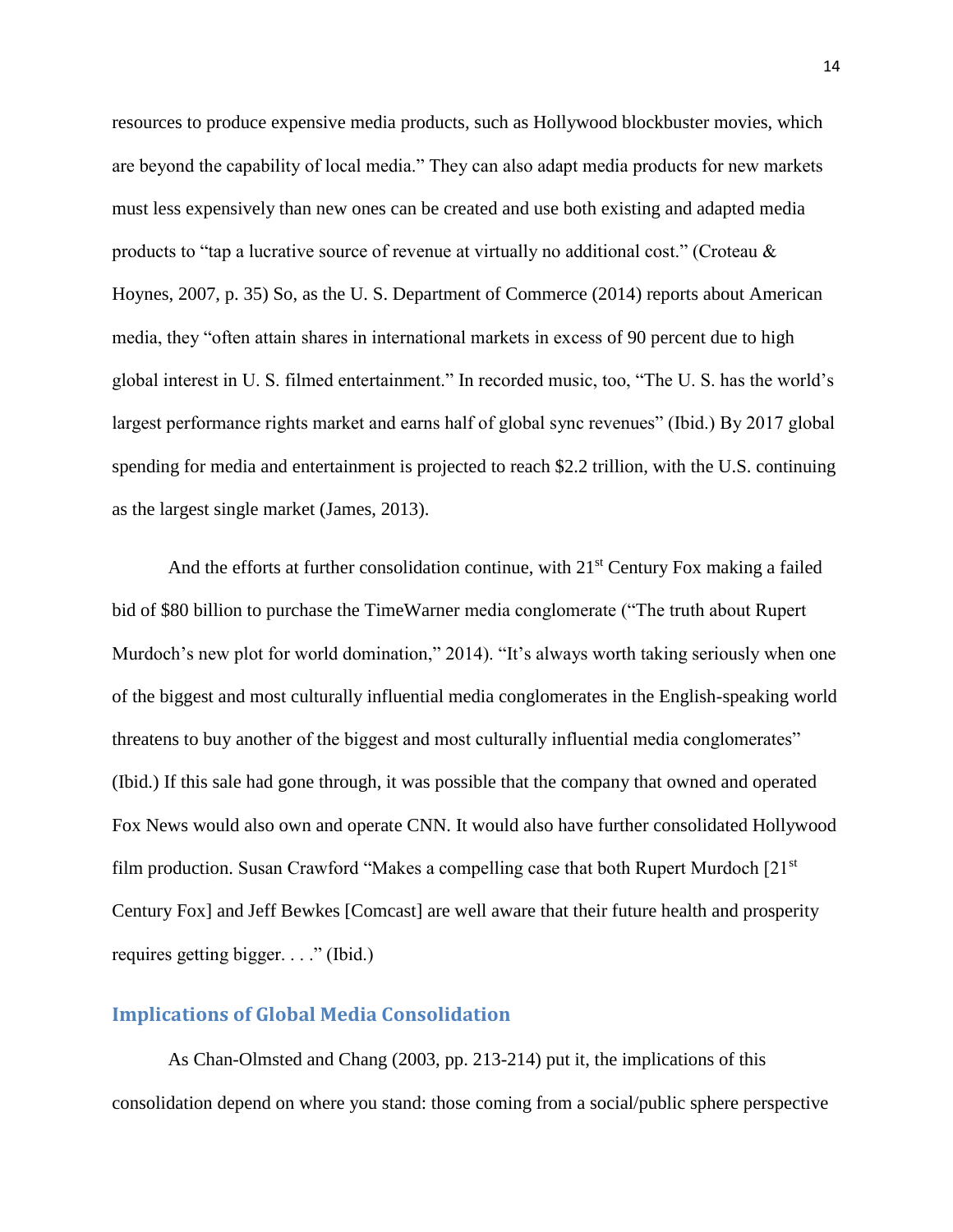think of consolidation as leading to content homogenization and threats to democracy, while those coming from an economic/market perspective think of it – as a result of technological change and proliferation of media outlets – as means to minimize the threat of monopoly power. (see also Bennett, 2004, p. 126.) Winseck (2011, p. 12) suggests in his discussion of the social ecology of information that paying attention to the largest media organizations makes eminent sense since "communication, and the media of communication, provides the 'stuff' from which we build our sense of self-identity, our perceptions of the world, and the social ties of others; it is a source of pleasure and conviviality and the basis upon which societies are organized." Of course this is an understandable reason for governments and commercially-driven entities to attempt to control communication as it provides them the means to direct people's attention toward those sources of pleasure and self-construction that directly benefit the directors.

But is it the case that as consolidation of media production and distribution continues, it necessarily alters the "stuff" in ways that are detrimental to individuals and communities? After all, the media landscape has changed significantly with the arrival of the internet, creating new means of channeling information, new sources of that information, and opportunities for amateurs (what some people call "prosumers," since they both produce and consume) to express themselves and address grievances that in the older one-way system were difficult to impossible. This is one reason among many others that countries take steps to control information. The result, even in a country with free media, such as the United States, is that the important role that media are expected to play has been crippled by corporatization. As Croteau and Hoynes (2006, p. 258) put it, "the corporate commercialism so rampant in today's media has dramatically undermined the potential contribution of the media to our public life."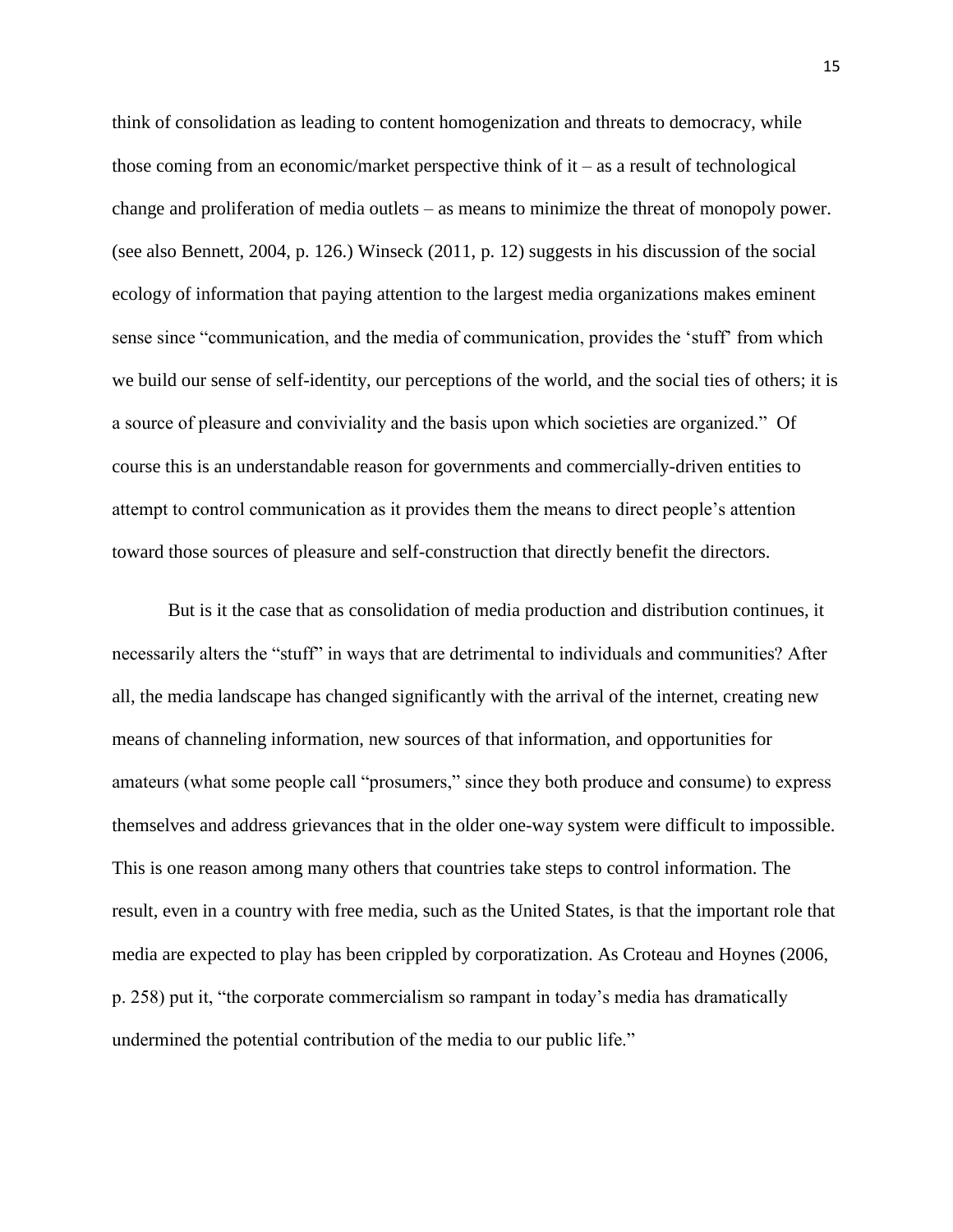Three results emerge from the increasing commercial orientation of the international media system. The first is a continuing and accelerating commodification of media materials. "The WTO agreement reduced barriers to trade and encouraged countries to adopt an exportdriven corporate-based economic system and targeted local media content rules for elimination" (Jin, 2011, location 4286). Corporate ownership implies the necessity of meeting shareholder expectations – and thus an increasing level of profit. The reduction in local content rules would allow the multimedia corporations to make further inroads into markets with their commerciallydriven programs and advertising campaigns. As Christopherson puts it (2011, location 3333- 3342), "films made outside the United States do not fit into the conglomerate strategy – synergies across their multiple distribution gateways of theatrical exhibition, broadcast, cable, DVD, and ancillary markets – and so do not get distributed on key platforms, even if they are excellent films that win international awards." This logic also applies to television programs and music production: one distribution gateway is to beget another with streamlining and predictable flows paramount in order to increase profits. There is no place for independence and insertion of alternative voices in the corporate flow: one reason that people have taken to producing their own music and video to release via the internet.

It is worth noting two things here. One is that this same process is developing within the internet itself, only instead of the same corporate interests mentioned above having control, the principal corporate agents are search engines – Google, Yahoo, Bing – social networks such as Facebook and Twitter, and retailers such as Amazon and eBay (Van Couvering, 2011, location 4581). The second is that this phenomenon is not restricted to obviously capitalist countries such as the United States, Japan, South Korea, Australia, New Zealand and western European countries, but even to China: "The fusion of party state and market power has created a media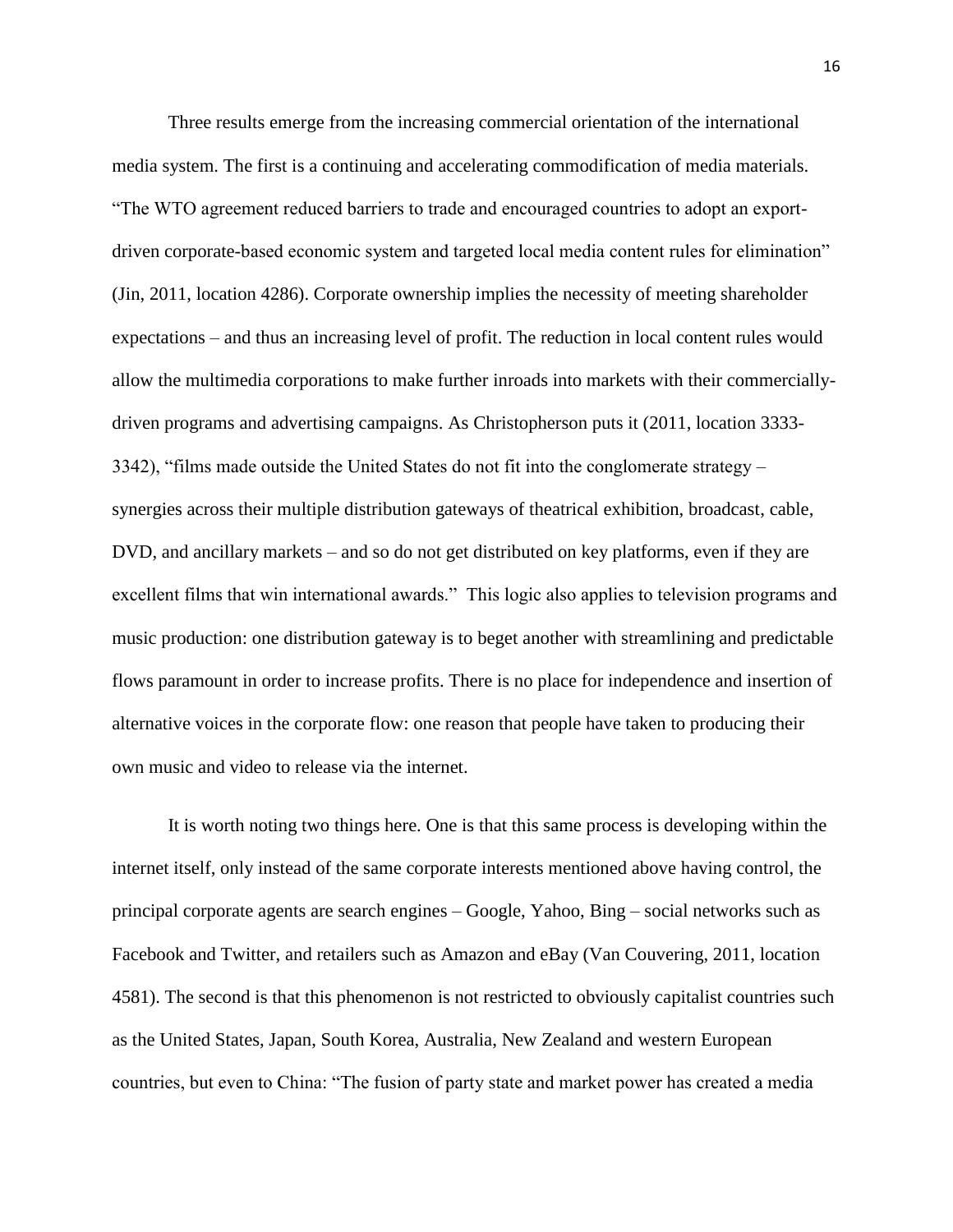system that serves the interests of the country's political and economic elite, while suppressing and marginalizing opposing and alternative voices" (Zhao, 2004, p. 179).

In addition to commodification is the shift from professionally crafted to user controlled content. While this shift has been heralded as indicative of the democracy available via the internet – and a new plethora of voices – it also has a dark side when wedded to corporatization and commercialization. The growth of user-generated content, for instance, has provided the billions of photographs, videos, graphic images, music and prose that search engines identify and catalog for others users to find – along with the obligatory delivered advertising messages. Google and its competitors, as well as the applications that solicit posts, photos, videos, etc., do not create the content (or pay for its creation), but essentially sell the user-generated content to others at a profit. The efforts that some corporate owners (particularly Facebook) have made to attempt to formalize their ownership of this content – albeit unsuccessfully so far – are indicative of this development.

Finally, the user-generated content also provides the basis for the third result: rapidly developing 24/7 surveillance societies. What users post and tag on Facebook, for instance, provides the raw material for facial recognition systems that can then be employed by either governments or corporations to identify individuals. While this may assist law enforcement, it also allows continual tracking of people engaged in everyday life. Most of the focus on this issue so far has been in calls for greater privacy protections, but such activity is not merely an invasion of privacy. It is in effect an invasion of personhood.

As the global media have grown in both breadth and depth, engaged in increasing levels of convergence and synthesis to maximize profits, they have also become hungrier for means to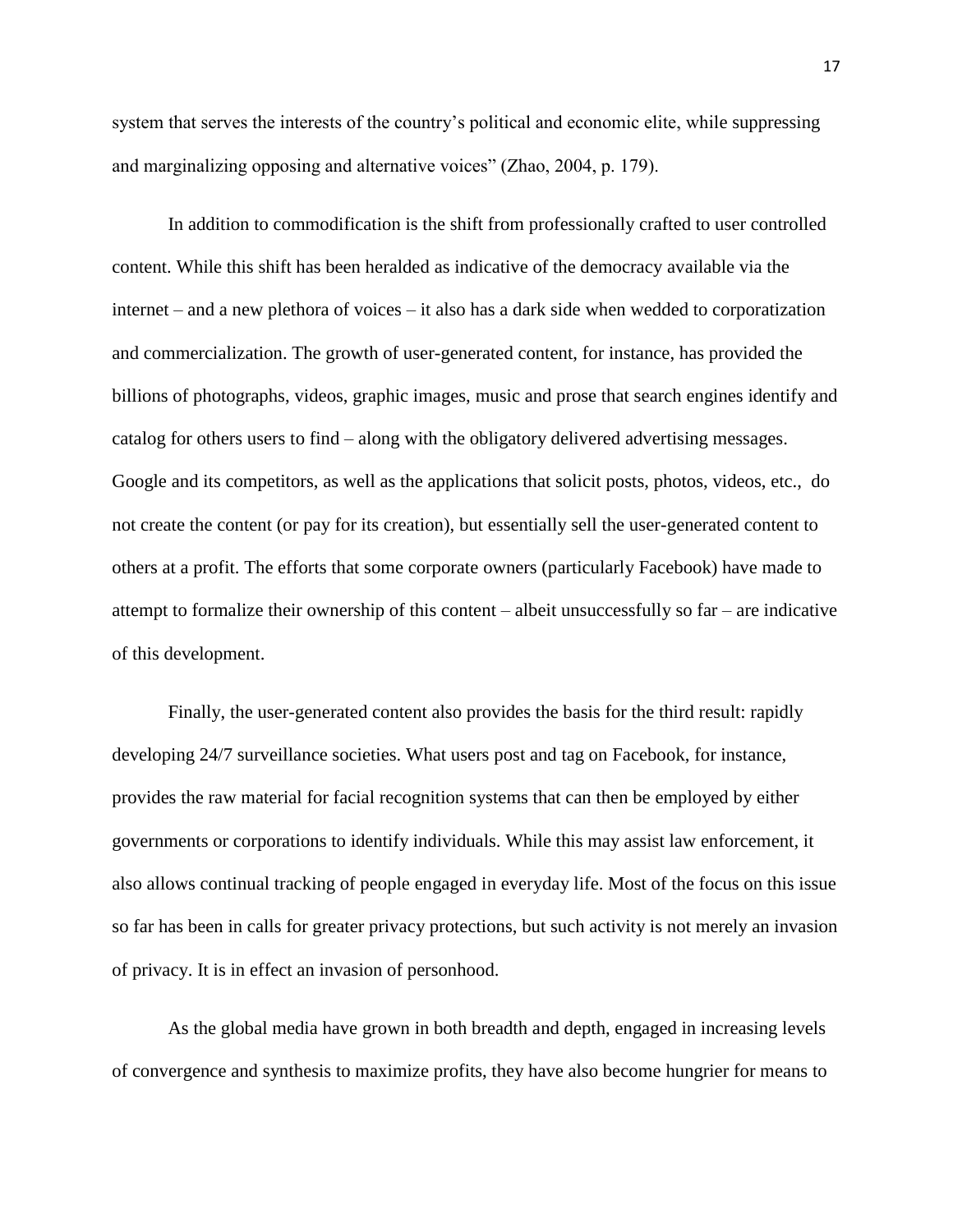connect with users. This has meant expansion of technological capability such as the move from analog to digital video distribution and the push for ever-increasing data transfer to populate large screens with acceptable image quality, the push for realism in popular first-person shooter games (which puts the user in the center of "missions" and is played from his perspective), and efforts to port content from one delivery system to another to maximize return on investment.

## **Implications for Peace and Development**

Understanding the implications of these developments requires, first, putting them into still another context, that of modernity. I do not mean modernity as an idea, or modernity as the victory of scientific understandings over those of an earlier age, of the death of philosophy, of the victory of rationalism and order over superstition and barbarism, or even the loss of the sacred to the profane, although most academic discussions of the concept concentrate there (see Appadurai, 1996, Giddens, 2013, or Toulmin, 1990, for instance.) No, what I do mean is modernity's practical, everyday, results; the consequences of the application of science into technology and the exploitation of technology by capitalism such that the ordinary person, if asked about modernity, is likely to offer positive examples such as indoor plumbing or electricity.

Modernity is an age of things. It is the period of human existence that resulted from the so-called age of progress introduced by the French Revolution and carried through until the outbreak of the First World War. Modernity is life in the twentieth century and beyond with, in addition to indoor plumbing and electricity, are all the devices that people have invested in based on electrical connections or batteries recharged by electricity. It is radio, television, personal computers, tablets and mobile telephones, refrigeration, kitchen appliances, air conditioning, and in addition, the ubiquitous automobile. It is life lived in the relative comfort offered by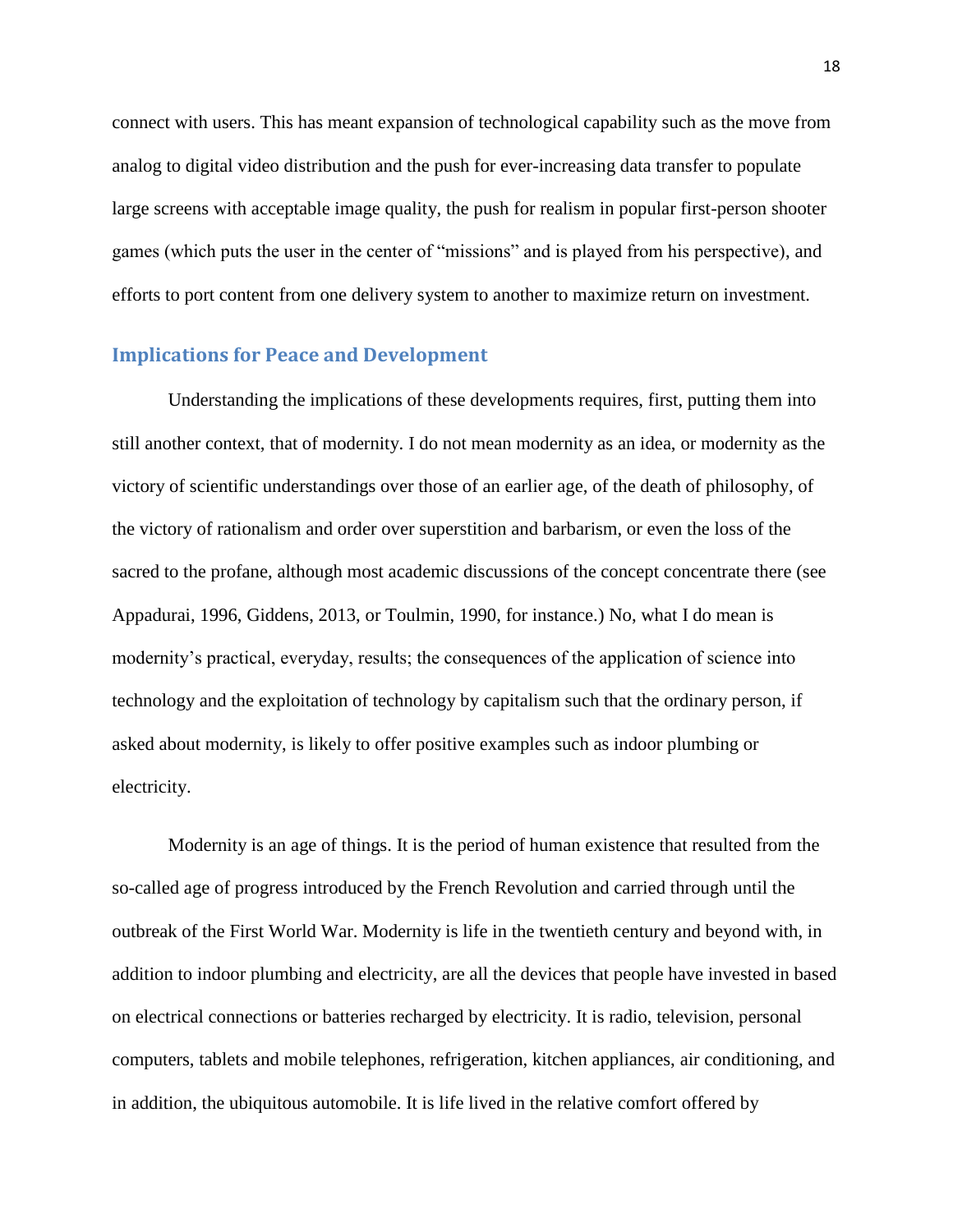technology. And it is life made unsatisfactory by the constant drumbeat to replace the traditional with the scientific, the "old-time" religion with the new via televangelism, the drudgery of village life with the ease of urban existence (even if it seldom works), the replacement of face-toface connection with instant access to friends and family via mobiles, tribal storytelling and celebrations with television, walking one's limited geography with the presumed limitlessness of transportation, traditional medicine with pharmaceuticals, and so on.

This system of modernity is based in the creation of scarcity and its satisfaction. This is the message of commercially-driven mass media, pop-up, scrolling and pre-roll advertising on social media sites, posters and brand names on mobile kiosks, the spread of mobile payment systems in the absence of adequate banking institutions, the manufacture and satisfaction of desire. Capitalist enterprise is based on growth: new market development, replacement of older systems of value with newer ones, wider distribution of product lines, new product development. Ostensibly this creates opportunities for people to have more adequate nutrition, better health care and educational opportunities, growing entrepreneurship, increasing incomes and the reduction of poverty, and so on – and there are successes to point to here as each year's updated Human Development Index project demonstrates (hdr.undp.org).

Thomas Malthus predicted in 1798 that the planet would be incapable of supporting its geometrically expanding population in less than 200 years – when his population projections suggested that the anticipated population of 256 billion would be living on a food supply capable of feeding only 9 billion. His projections were incorrect. Currently there are somewhat more than 7 billion humans on the planet and still enough food – if distributed effectively – for everyone to have adequate nutrition. However, there are warnings: the dependence on fossil fuels and the creation of greenhouse gases are heating the planet and melting the ice caps. Coastal cities are at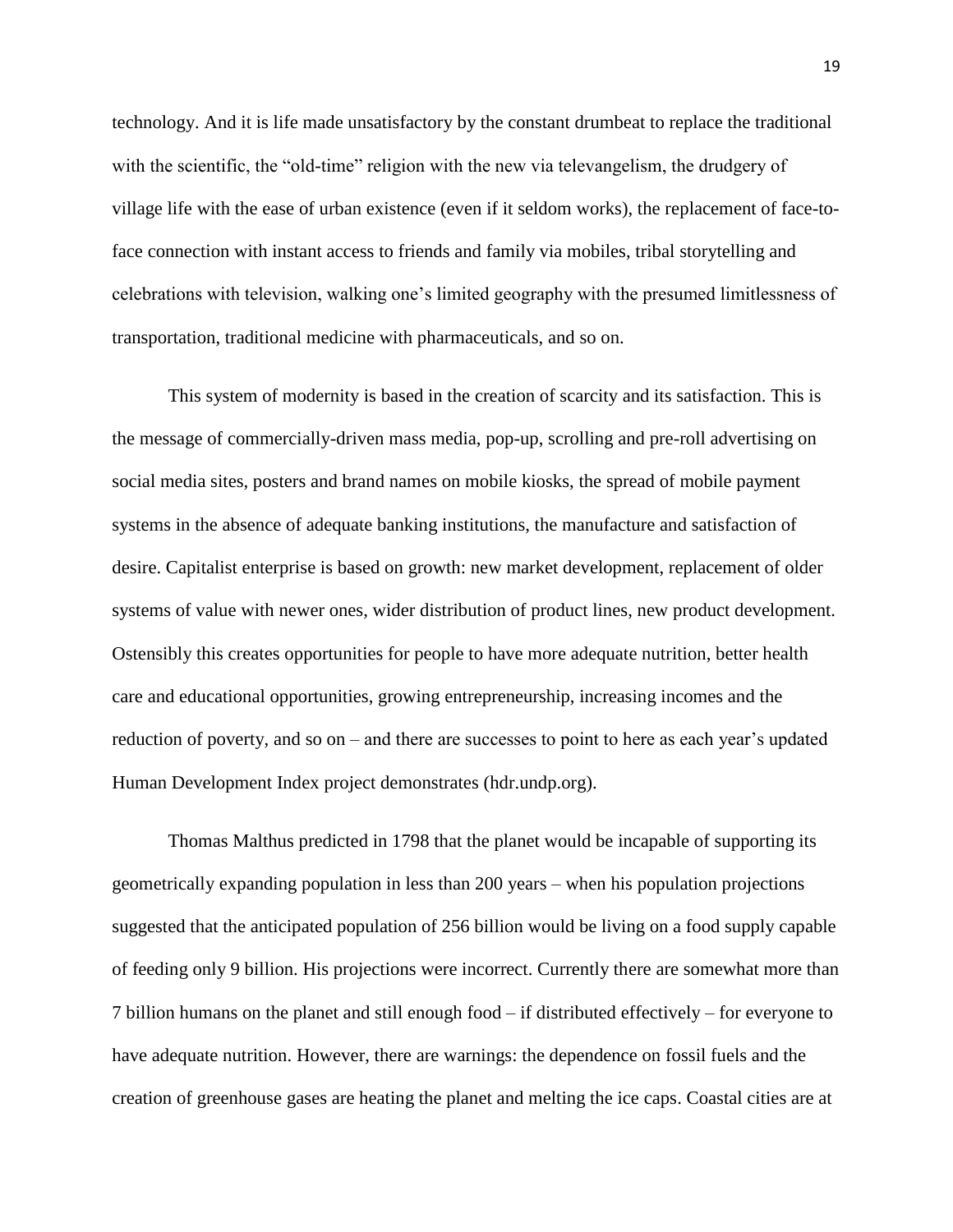risk. Water supplies may be more critical than food supplies as the climate changes. The United States, with a population of only 310 million (about 3% of the global total) uses disproportionately more resources by a large margin than most other countries on the planet. Only China approaches the U. S. consumption rate and these two countries (providing less than 20% of total population) create 40% of the planet's "global footprint" ("Reckless Consumption Depleting Earth's Natural Resources, 2008). The World Wildlife Fund (WWF) has said that there would need to be two planets to sustain the world's current lifestyles within a generation (Ibid.).

Agricultural technology has enabled the world to continue to produce food production to match population growth since Malthus' prediction, although it is unevenly distributed. But water shortages threaten continued yield rates or the ability to use increased arable acreage. In a context of limited resources, what is the ethical approach to media that exist to promote increased consumption?

## **Advertising as a Post-Enlightenment Enterprise**

Modernity developed from the Enlightenment. As David Harvey (1989, p. 13), depending on the thought of Ernst Cassirer explains, "Enlightenment thought . . . . embraced the idea of progress, and actively sought that break with history and tradition which modernity espouses. It was, above all, a secular movement that sought the demystification and desacralization of knowledge, and social knowledge and social organization in order to liberate human beings from their chains." To do so humanity's essence was defined as "creatively destructive," a singular path to "affirmation of self" (Harvey, 1989, p. 16). This creative destruction involved "religious myths, traditional values and customary ways of life" (Ibid.). Capitalism fit into this model of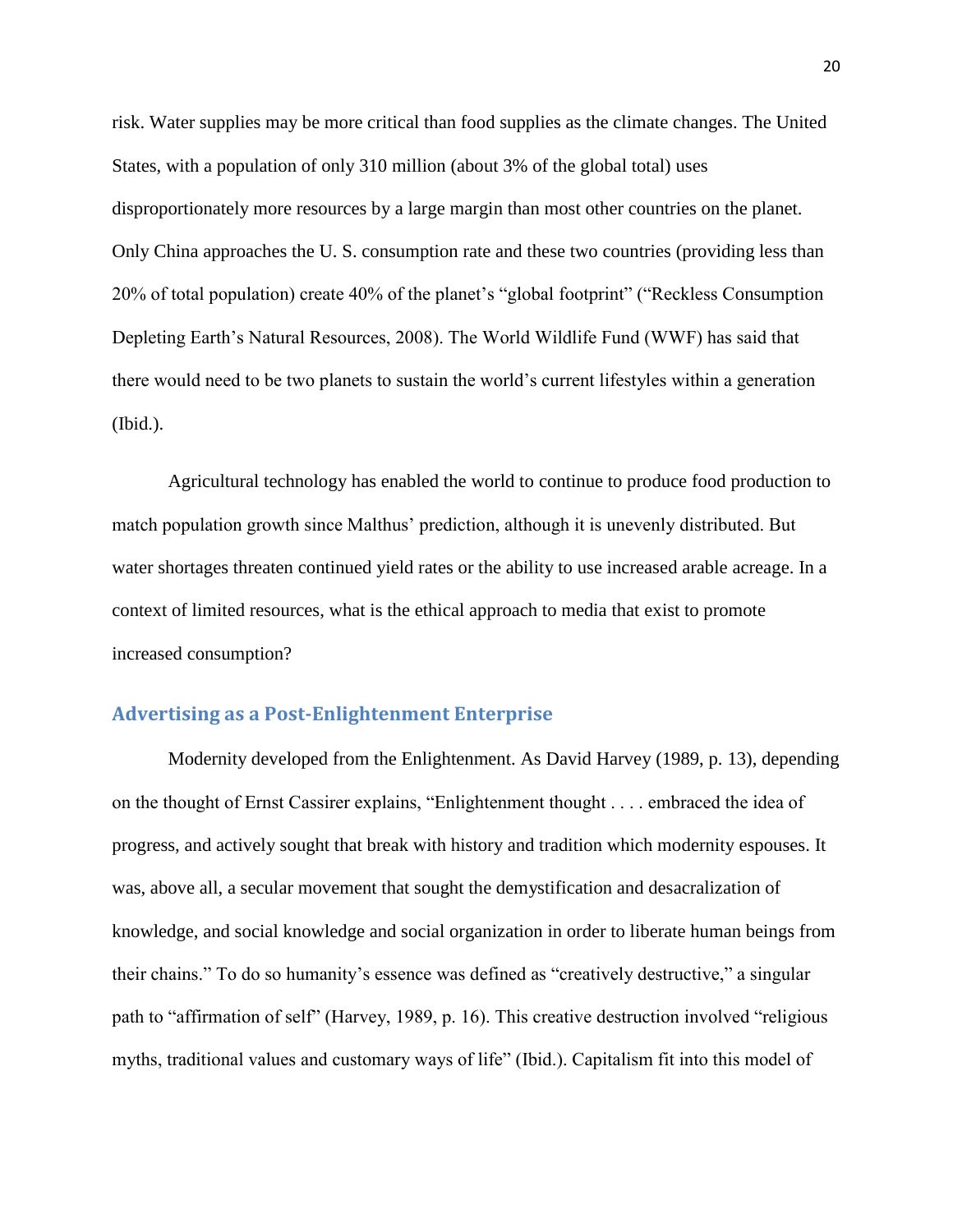creative destruction, especially the entrepreneur who pushed "the consequences of technical and social innovation to vital extremes" (Harvey, 1989, p. 17).

Capitalism, too, benefitted from the romantic movement that sought the aesthetic experience and that "generated that wave of 'radical subjectivism,' of 'untrammelled individualism,' and of [a] 'search for individual self-realization.'" (Harvey, 1989, p. 19.) It was the task of the individual to pluck meaning from the maelstrom of ephemerality that characterized the modern age. It was the individual who, in his search for self-actualization, made himself the target of those who would "solve" his dilemmas, his self-doubts, and his imperfections through ideological panaceas, patent medicines, scientific breakthroughs, and advances in efficient production (Fordism). It was to this insecure or ambitious individual that advertising would be directed. Written artistically and with proper attention to people's insecurities, the products advertised could freeze time by providing eternal youth, or halting the natural aging process, or solving the infirmities to which human beings are prone. It could demonstrate to people how the well-dressed person could transcend his class, how the purchase of the right automobile could raise other's estimation of his place in the society, how – with the right credit score – he might live beyond his means in perpetuity (see Boorstin, 1973, especially Parts 3, 7 & 9). Georg Simmel, writing about the effects on mentality of living in rapidly developing metropolitan centers, said (1903/1950) that "ultimately the only means of saving for themselves some modicum of self-esteem and the sense of filling a position is indirect, through the awareness of others." A bit later Simmel (Ibid.) explained that "in the nineteenth century, through Goethe and Romanticism, on the one hand, and through the economic division of labor, on the other hand, another ideal arose: individuals liberated from historical bonds now wished to distinguish themselves from one another. The carrier of man's values is no longer the "general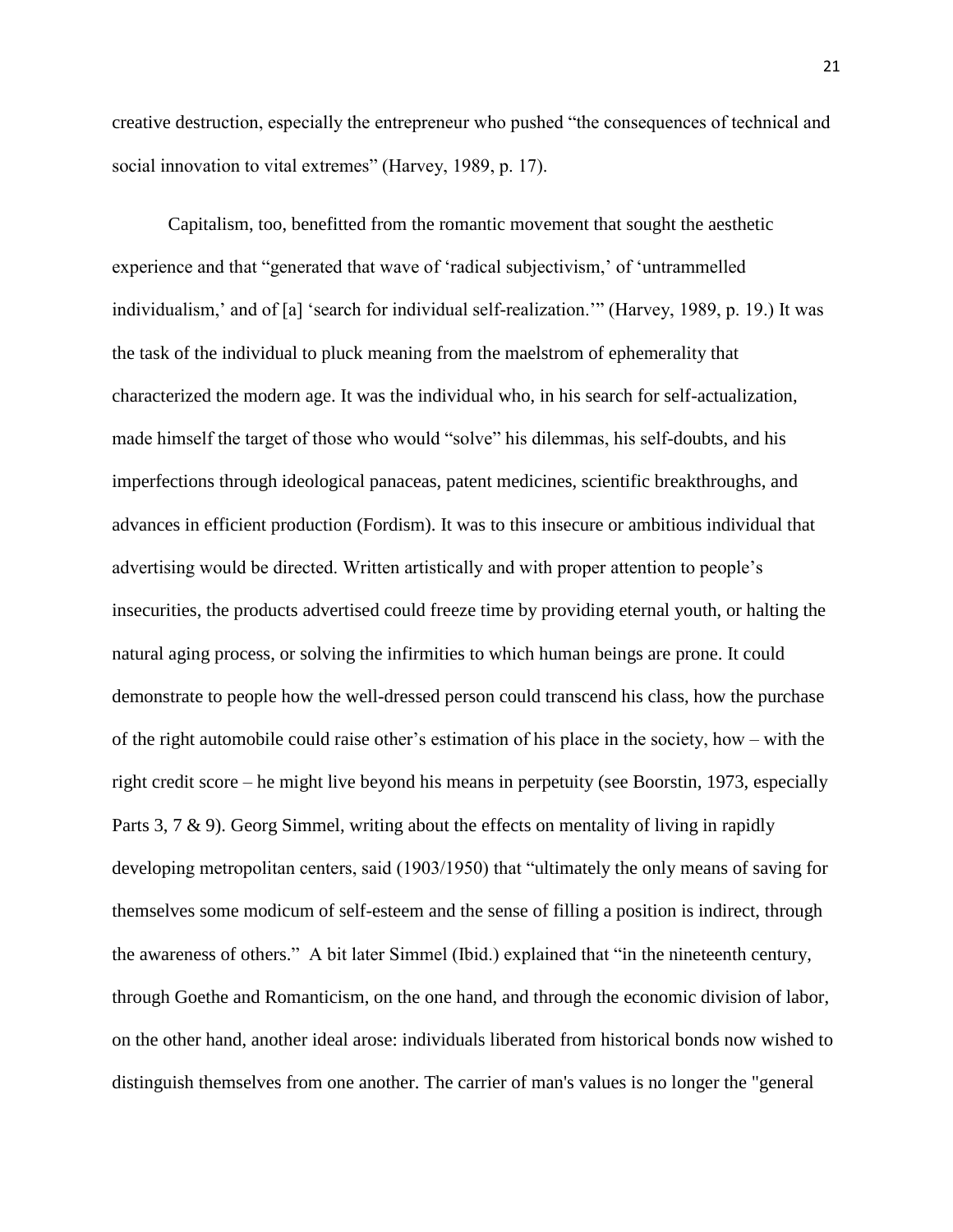human being" in every individual, but rather man's qualitative uniqueness and irreplaceability." This desire to distinguish one's self from others, to find a handhold for individuality in a teeming city marked by conformity, to escape from what were seen as oppressive definitions of self located in religion, class, or trade, provided the psychic foundation to which those with remedies could appeal. "Our only outlet, he seems to say, is to cultivate a sham individualism through pursuit of signs of status, fashion, or marks of individual eccentricity" (Harvey, 1989, p. 26).

One explanation of transition is provided by T. J. Jackson Lears (1983): "'On or about December 1910,' Virginia Woolf once said, 'human character changed.' This hyperbole contains a kernel of truth. Around the turn of the century a fundamental cultural transformation occurred within the educated strata of Western capitalist nations. In the United States as elsewhere, the bourgeois ethos had enjoined perpetual work, compulsive saving, civic responsibility, and a rigid morality of self-denial. By the early twentieth century that outlook had begun to give way to a new set of values sanctioning periodic leisure, compulsive spending, apolitical passivity, and an apparently permissive (but subtly coercive) morality of individual fulfillment. The older culture was suited to a production-oriented society of small entrepreneurs; the newer culture epitomized a consumption-oriented society dominated by bureaucratic corporations."

Advertising was also rooted in the sensibilities that emerged from these developments. Advertising was a means to define the way out of conformity (despite the conformity that it promoted). It was a method of distinguishing one's self from peers and to redefine the individual self in a post-Enlightenment reality that redefined personal significance apart from the herd. (See Benhabib & Bisin, 2000.) In the early days of mass media advertising (the 1920s) it broke away from the older forms of intelligence that had supported the commercial focus of newspapers. It began to appeal outside the limited orbit of businessmen to that of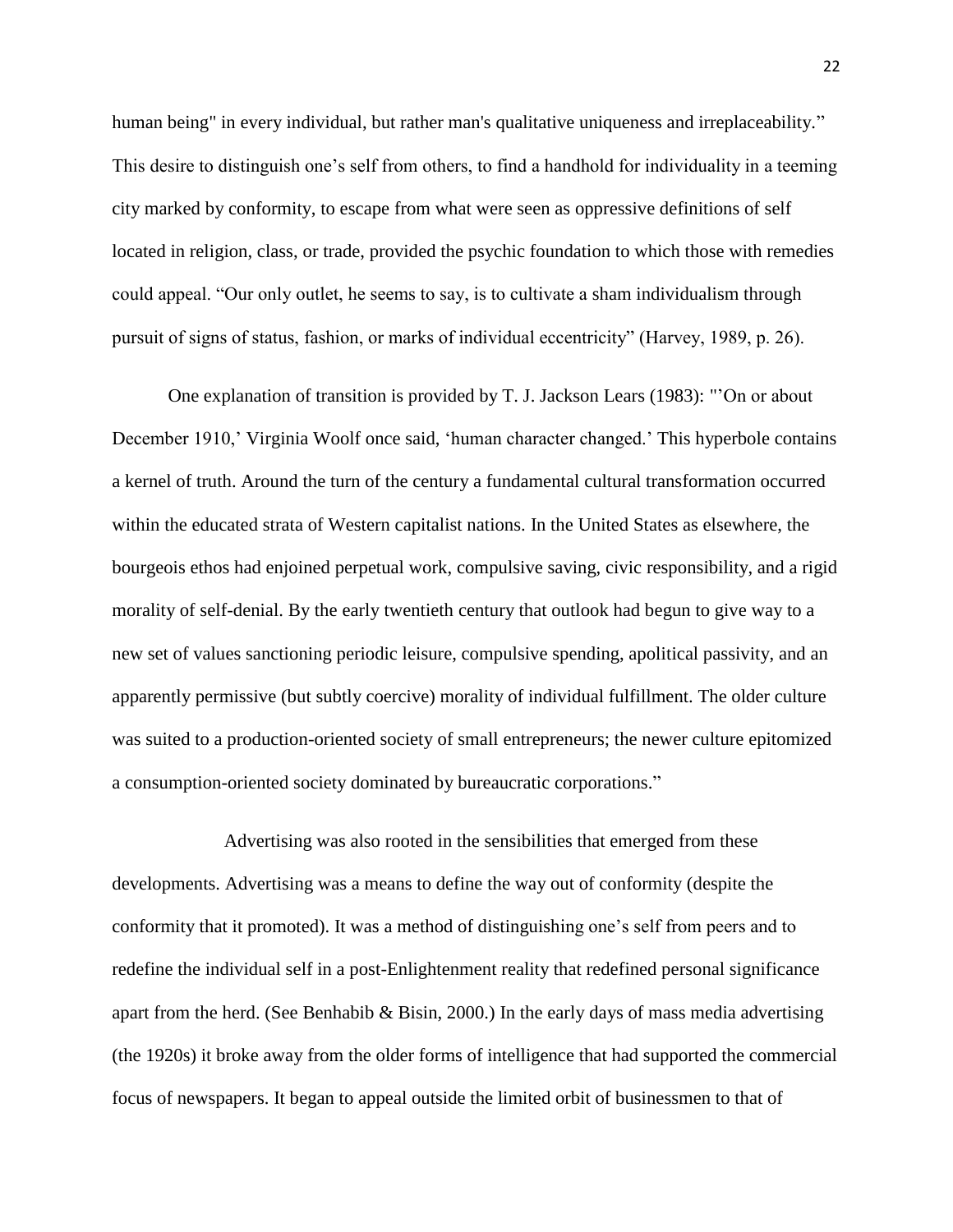ordinary people – often promising them opportunity to solve chronic aspects of the human condition occasioned by its fragility. But it was every man or woman for him/herself. Individual investments were required to acquire the requisite solution. "Advertising offered itself as a means of efficiently creating consumers and as a way of homogeneously 'controlling the consumption of a product.' . . . To create consumers efficiently the advertising industry had to develop universal notions of what makes people respond, going beyond the 'horse sense' psychology that had characterized the earlier industry." (Ewen, 2001, p. 33) "The vanguard of the business community found the social psychology of such men as Floyd Henry Allport extremely useful in giving an ideological cohesion to much of what one sees in the advertising of the twenties. Explicating the notion of the way in which man develops a sense of himself from infancy, Allport asserted that 'our consciousness which others have of us . . . . My idea of myself is rather my own idea of my neighbor's view of me.' This notion of the individual as the object of continual and harsh social scrutiny underscored the argument of much of the ad texts of the decade." (Ewen, 2001, p. 34)

After the end of World War II in the United States, and later in Europe once it had recovered from the devastation created by the war itself and disposable income began to rise in the post-war boom, expenditures on advertising began a rapid ascent. In 1946 3.34 billion dollars was spent on advertising in the United States. By 1950 this had more than doubled and a decade later it had doubled again, to nearly 12 billion dollars. By 1975 the total spent on advertising had reached nearly 28 billion dollars, in 1985 nearly 95 billion, in 1995 162.93 billion, in 2000 247.472 billion, and in 2007 almost 280 billion dollars. (from Coen, n.d.) A similar increase in advertising expenditures, but at a lower level, also occurred in Great Britain despite the lack of consumer goods available for several years after the war. (See Clayton, 2010). Throughout the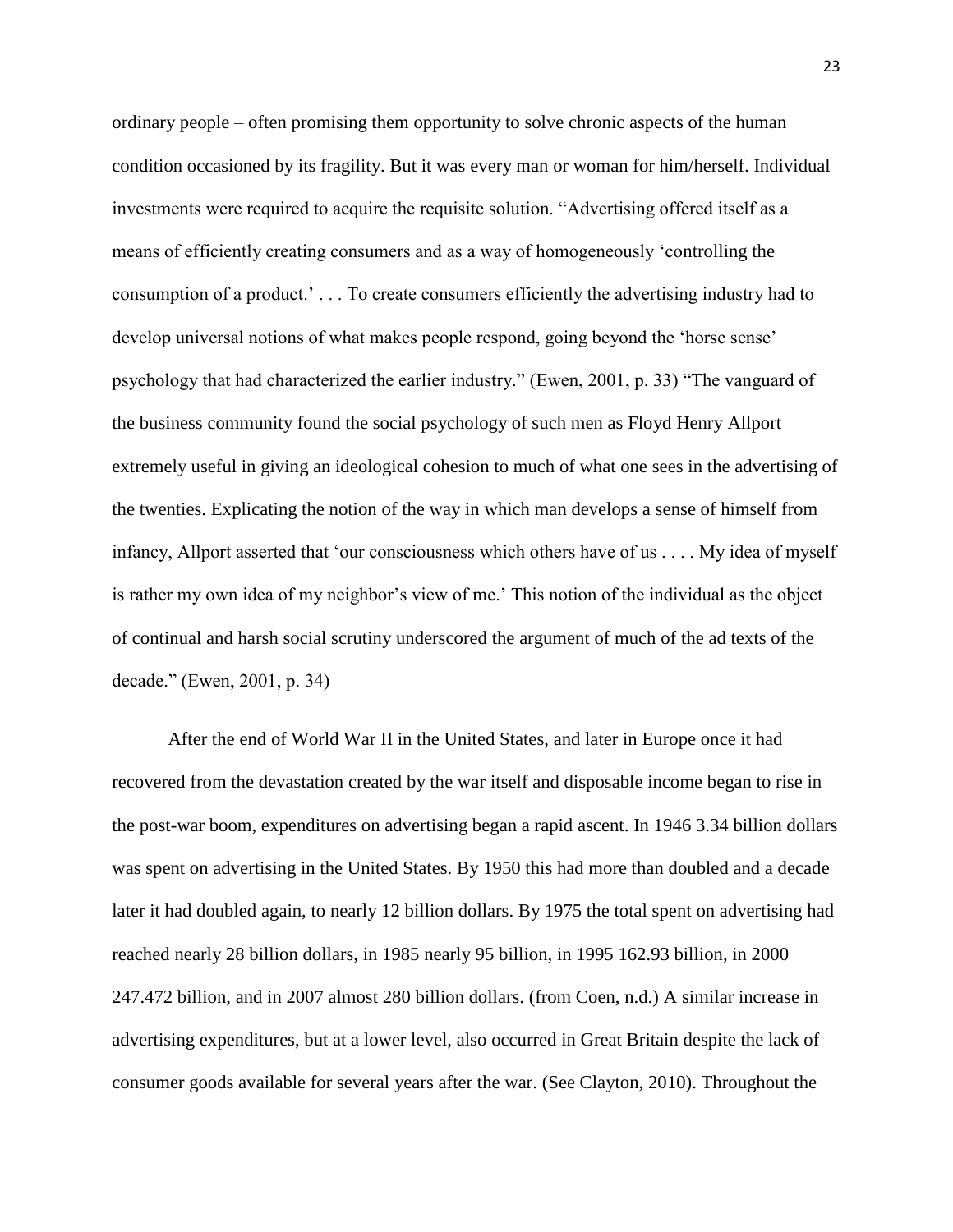period from 1946 to 2000 the United States was targeted by roughly half of all the advertising expenditures worldwide. This percentage began to fall a bit after 1988, but in 2005 the U. S. still accounted for 48% of worldwide expenditures (Assadourian, 2007).

The global dominance of advertising expenditures in the United States is explainable by the fact that the U. S. had the largest economy in the world over this period and was the largest single consumer market. According to the United Nations, the U. S. consumer market was 29 percent of the world's consumer market, compared to the European Union's 27 percent. The world's two most populous nations, China and India, provided 5.3 percent, and 2.1% of the global consumer market in 2009 (see "World's 25 largest consumer markets!," 2011.)

Manufacturers of consumer goods responded to this Western economic reality by creating advertisements in tune with the cultural tropes of a rapidly changing economic, psychological and artistic landscape. Ads appealed to different mentalities with content aimed at market segments (children, youth, women, sport addicts, the upwardly-mobile, the insecure, etc.) with content that could respond to their various interests and desires. And this was all done within the west's post-Enlightenment individualistically oriented mindsets. "Popular culture is used as a resource [by advertising practitioners]. . . . [A]dvertising is reactive and relies on siphoning off ideas from culture – practitioners strategically raid new cultural trends they see appearing across a range of sites (fashion, art, popular music, design, television) and put selected elements of them to work in their campaigns" (Cronin, 2004).

## **The Growth of Global Advertising**

One study published in 2008 indicated that economic growth in a national economy was closely related with rising advertising expenditures, which were a measure for aggregate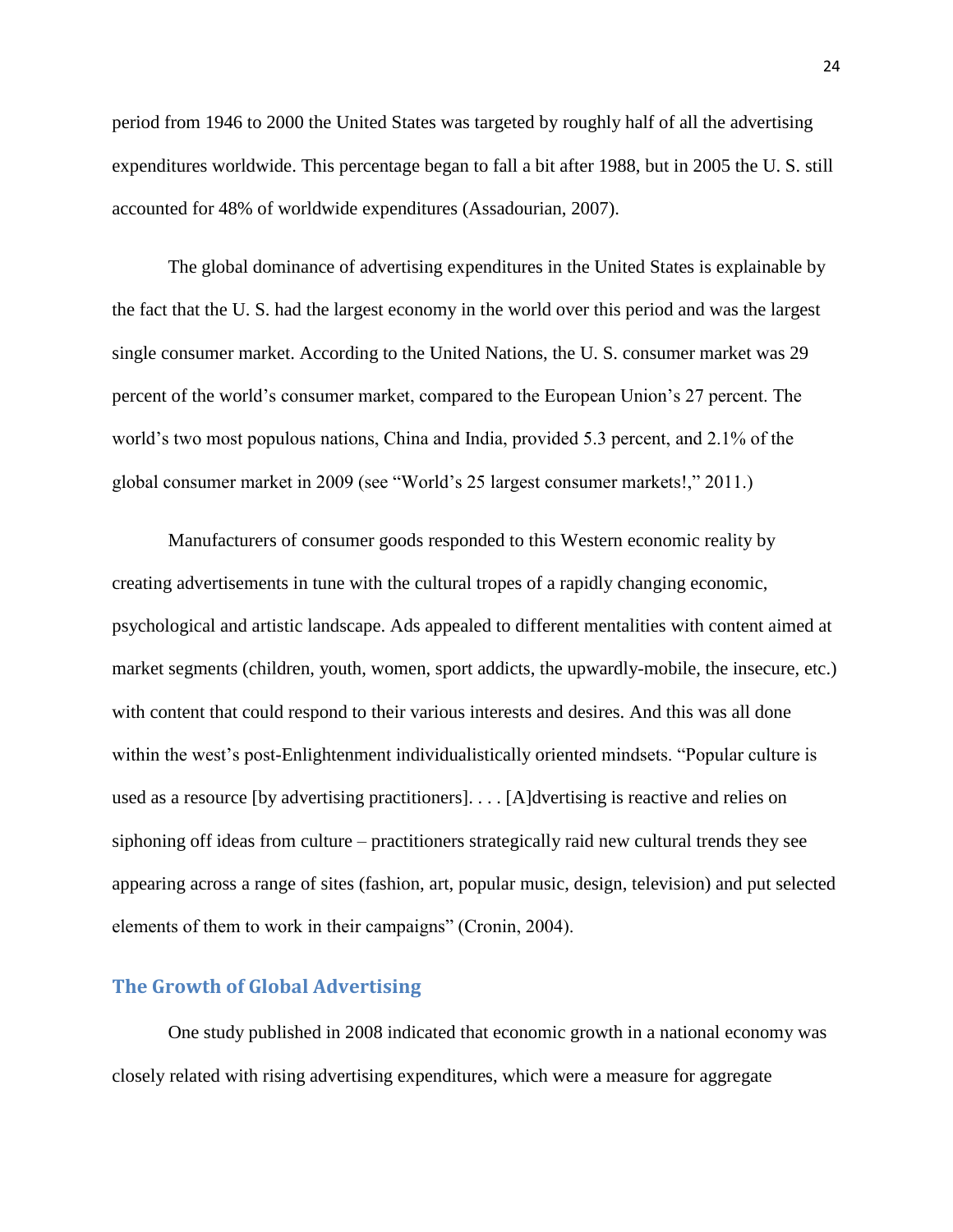advertising demand (van der Wurff, Bakker and Picard, p. 28). As the effort to expand businesses has increasingly become global, so has the development of advertising. Since the development of an increasingly commercially-subsidized international media regime has occurred, it has been necessary for the advertising used to pay for the production and distribution of "free" content to develop apace. This has meant, too, that the cultural values of acquisition, material comfort, and the solution to personal and community problems by purchasing products and services has also been introduced to new cultures. "Advertising lies at the juncture where culture and the economy interact: its [advertising] primary purpose is to sell products and services by stimulating purchasing power and it does this by using strategies that rework culture, creating aspirations and new desires for products. . . . Advertising is itself a cultural product which increasingly affects social attitudes, defines social roles, and influences cultural values. . . . In recent decades advertisers from the industrialised nations have increasingly targeted international markets, expanding the consumption of foreign products and bringing about widespread cultural change" (Ciochetto, 2004, p. 1)

One question that we should ask about the export of advertising as a medium from those countries that are part of the post-Enlightenment tradition to those that are not (especially Asia) is whether this export is, on its face, ethical. As discussed in chapters 2 and 3, the philosophical traditions undergirding ethics in the post-Enlightenment world are largely individualistic in orientation, matching the cultural shifts that were occasioned by the Enlightenment itself. But Asia is far more collectivist in its philosophical traditions. Can advertising that is premised on the role of the individualist self, personal choice, and the acquisition of consumer goods to support ideas of success, self-worth, and status appropriately be ported into collectivist-oriented cultures without doing serious ethical damage to their foundations?<sup>v</sup> Kelly, Lawlor and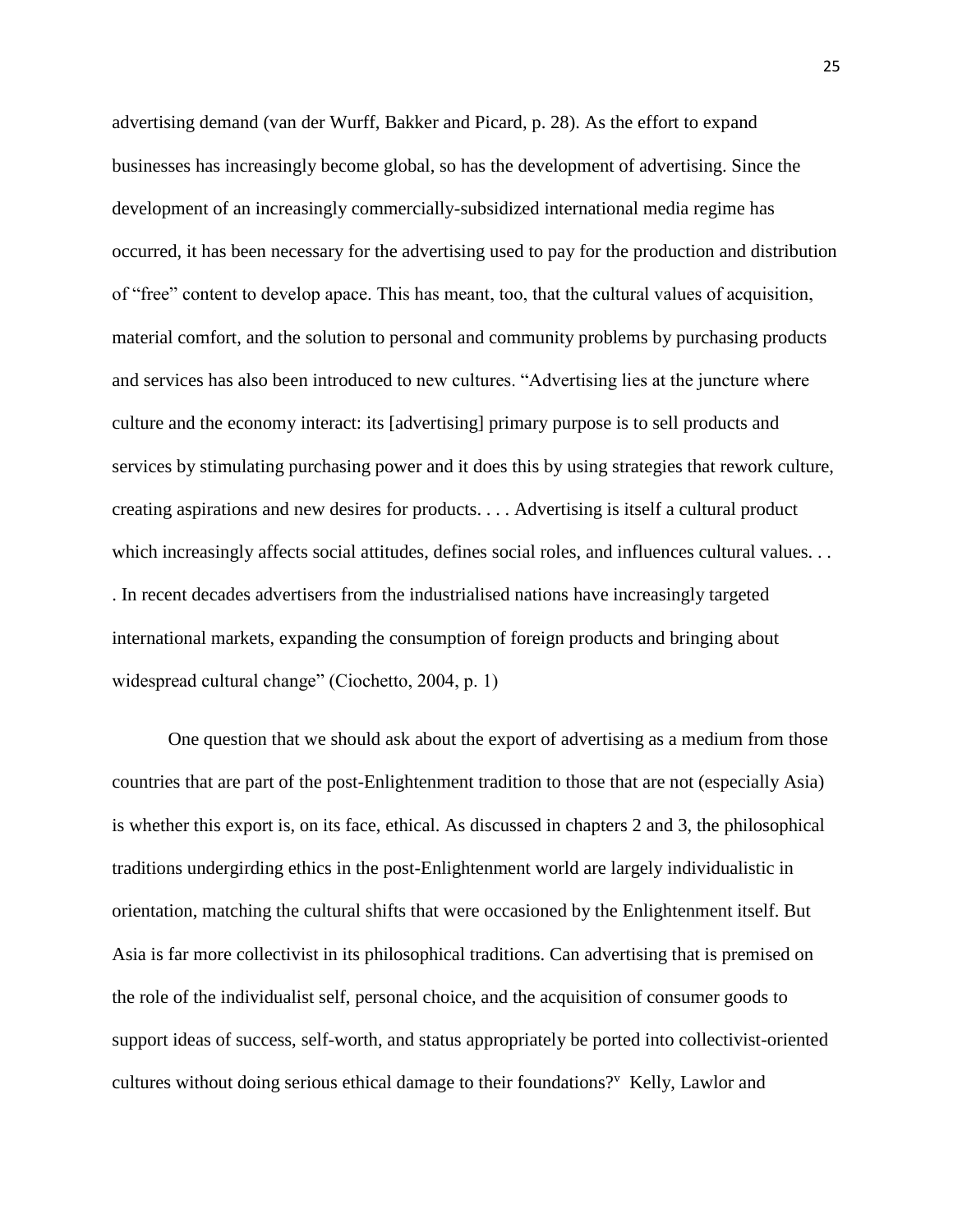O'Donohoe (2005, p. 645), remarking on the pivotal role of advertising in ascribing symbolic meaning to consumer goods, suggest that "The discourse of advertising has a dialogic and reciprocal relationship to other cultural institutions and social systems such as family, religion, arts, literature and music, and through this interactive and fluid relationship advertising has developed into a potent 'cultural system' which shapes and reflects consumers' sense of social reality."

Of course, this is already happening and Asia is expected to outpace the European Union in advertising growth within a few years as household incomes and levels of urbanization increase. Is this the triumph of post-Enlightenment philosophy over collectivist traditions, or do these traditions have the resources to adjust or accommodate a shift toward consumption-based economies? To return to Ewen (2001, p. 35), in the early days of advertising in the United States, "advertisers were concerned with effecting a self-conscious change in the psychic economy. . . ." (See also Burroughs and Rindfleisch, 2002, p. 348). Since, as we have seen, the "psychic economy" of collectivist cultures significantly differs from that of individualist cultures, we may also expect that different approaches would have to be taken in the two systems. If the same strategies or assumptions about people's relationships with one another are identical in the two cases, we may expect psychic damage in at least one of them. In India and Sri Lanka one study indicated that advertising and television programming had "transformed public culture and resulted in mass consumerism," a result conforming to earlier research in the Middle East and China (Speck & Roy, 2008, p. 1211). In Romania and Turkey a further study indicated that those studied believed "that materialism is the way of the modern Western world [and] legitimates an entire culture's escalating materialism" (Ger & Belk, 1999, p. 196).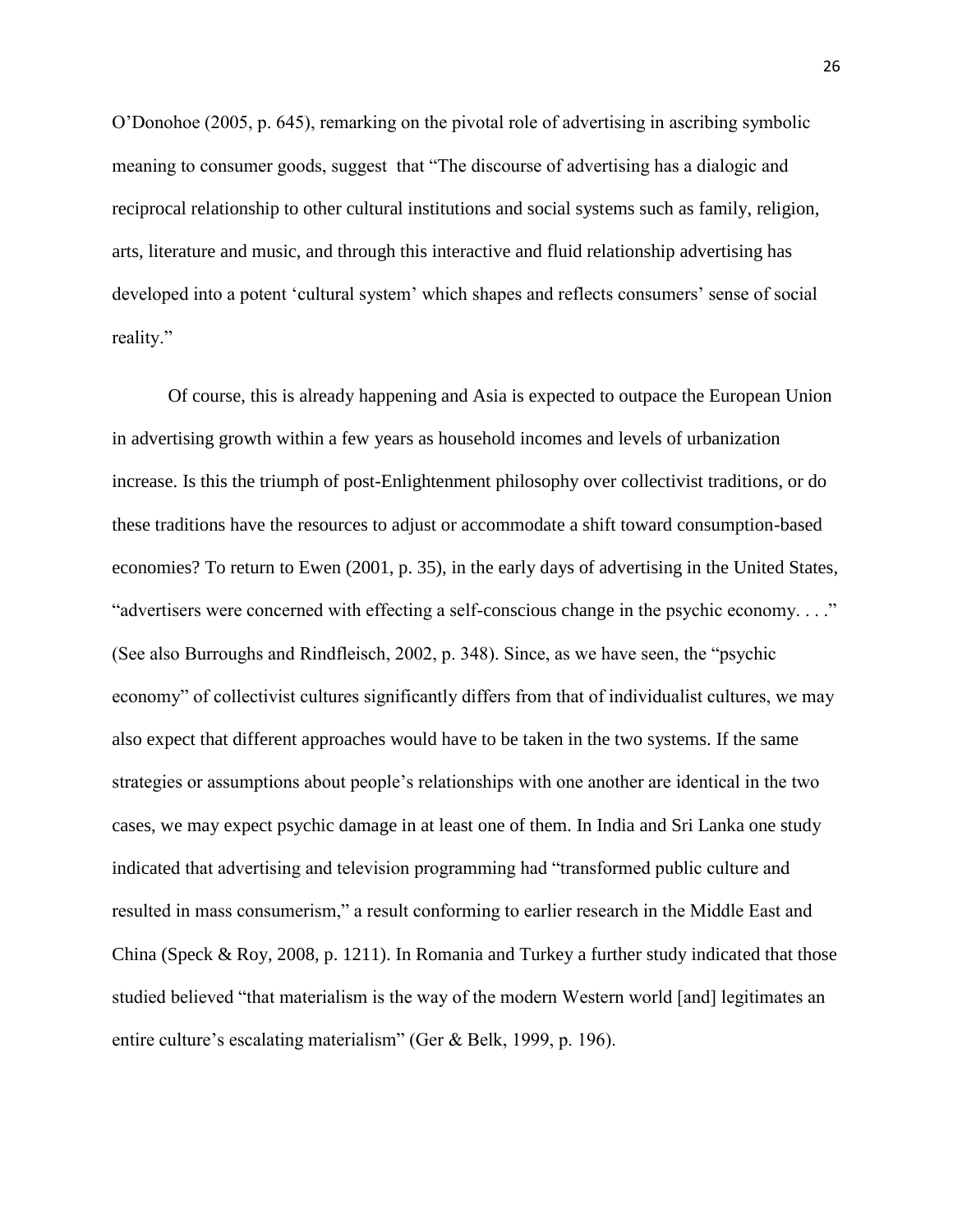The change in psychology, whether "damaging" or not, can be seen in several studies of the developing consumer cultures of Asia. In India, in two studies – one of older middle-class informants in Baroda and the other of younger informants in Bangalore – although they differed in their degree of moralizing about a materialist ethos, in both cases consumption was "an embodied marker of status – whether in the addition or the lack of a mobile phone, Nike trainers, a sari and gold jewelry, or a twinset and pearls. The established middle classes are always more likely to moralize against the materialist urges of the newly moneyed – and there is certainly a lot of new money circulating amongst the liberalization-era Indian middle classes" (Nisbett, 2007, pp. 943—944).

A tearing of the social fabric in Asia has been noted by several commentators as a result of the headlong rush into urbanization and the rapid creation of a consumption class. (See Doctoroff, 2012, on China and Richardson, 1994, on Malaysia. And for Africa see Wirekoh-Boateng, 2010. On the relationship between wealth and modern slavery see Bales, 2012.) There has even been a backlash in China against the pell-mell rush to embrace Western consumption values as Chinese consumers began to "re-instill Chinese culture in the consumption process" (Wang & Lin, 2009, p. 400). These cultural values include frugality, and social status (related to face) that inspires conspicuous consumption. "When conspicuous consumption is coupled with low disposable income and frugal habits, it influences the use of counterfeit products" (Wang & Lin, 2009, p. 402). Chinese consumers also respond more favorably to advertising emphasizing relational ties with significant others and relational interdependence rather than the individualism, independence, uniqueness and autonomy of ads that are more typical of Western ads). (Ibid.)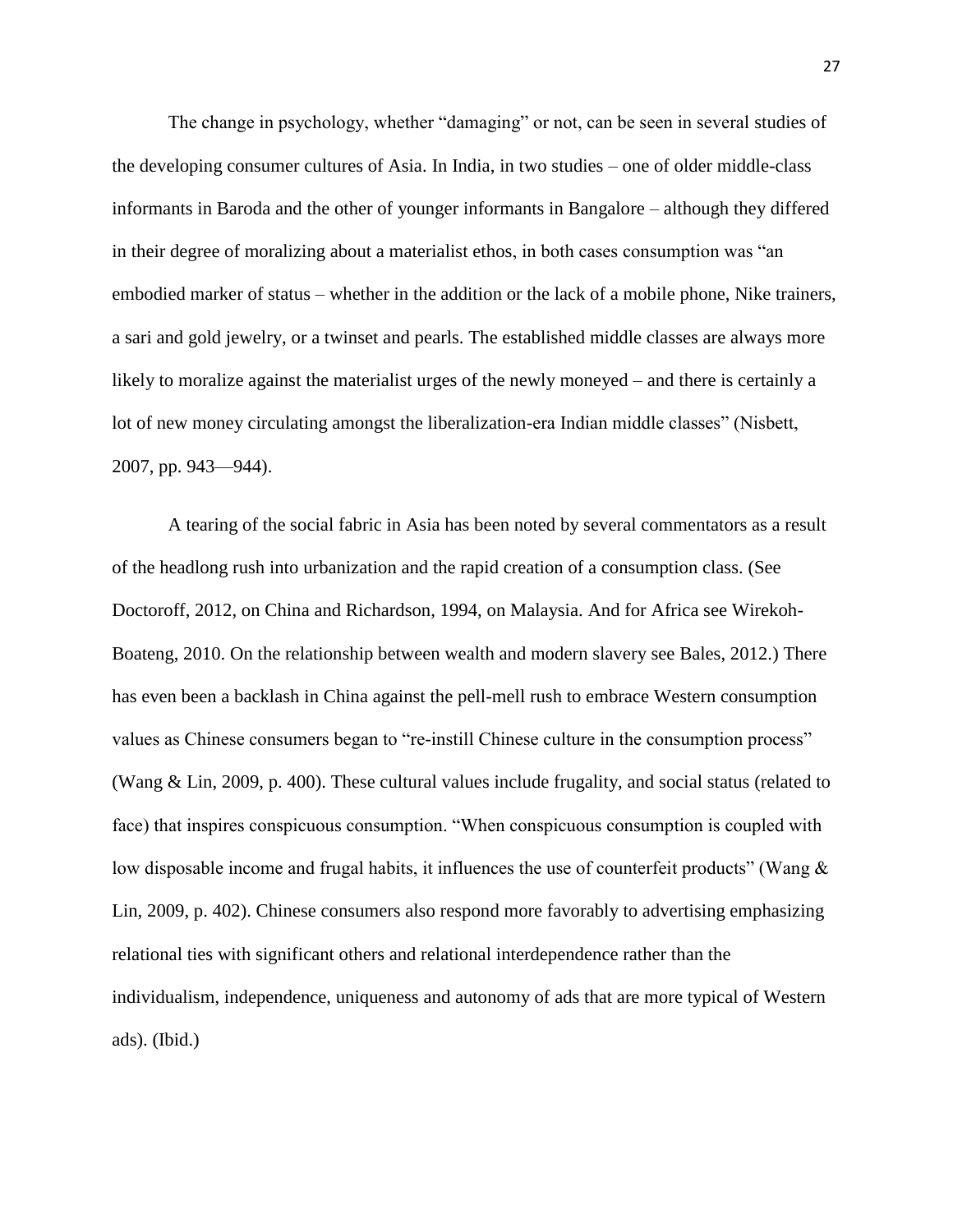Of related interest is the anticipated boom in economic growth and internet access in Africa. Although internet penetration in Africa was only sixteen percent in 2013, largely due to the large number of rural citizens, the vast expanse of Africa, the lack of electrical-grid and landline infrastructure, and poverty, the McKinsey Global Institute has predicted that Africa "is poised to make a digital leap" on par with the rapid rise of mobile devices already experienced (Al-Jazeera America, 2013). While this appears to be a positive development for a continent that has lagged behind all others in economic development and communication, if the prediction is correct then the one billion Africans expected to encounter this change by 2025 will also face unprecedented advertising for consumer goods on both social media and information platforms that were designed for and supported by advertising aimed largely at more developed consumer societies. Africa, like many countries in Southeast Asia that have already crossed the threshold into mass use of the internet, will find its citizens eager to use a system that they will not understand due to the low levels of education generally, and media literacy specifically. Advertising will blend with the sites visited, not as a separate stream of ignorable content, but as an integral feature of the sites visited. In other words, the new consumers who will encounter these sites will do so as naïve netizens ("babes in the woods") and not the savvy consumers of developed countries that have gradually been engulfed in advertising and have developed cynical skins to ward off the continual chant of "buy, buy, buy."

In Africa as in Asia the communal orientation of society will face severe challenges. Modern advertising assumes an atomistic society comprised of individuals each deciding how to respond to individual consumption messages. People may see the intrusion of advertising as annoying as it finds ever more nooks and crannies in the media system to insert its pitches, but a long history of encountering such messages – at least among those with secondary educations or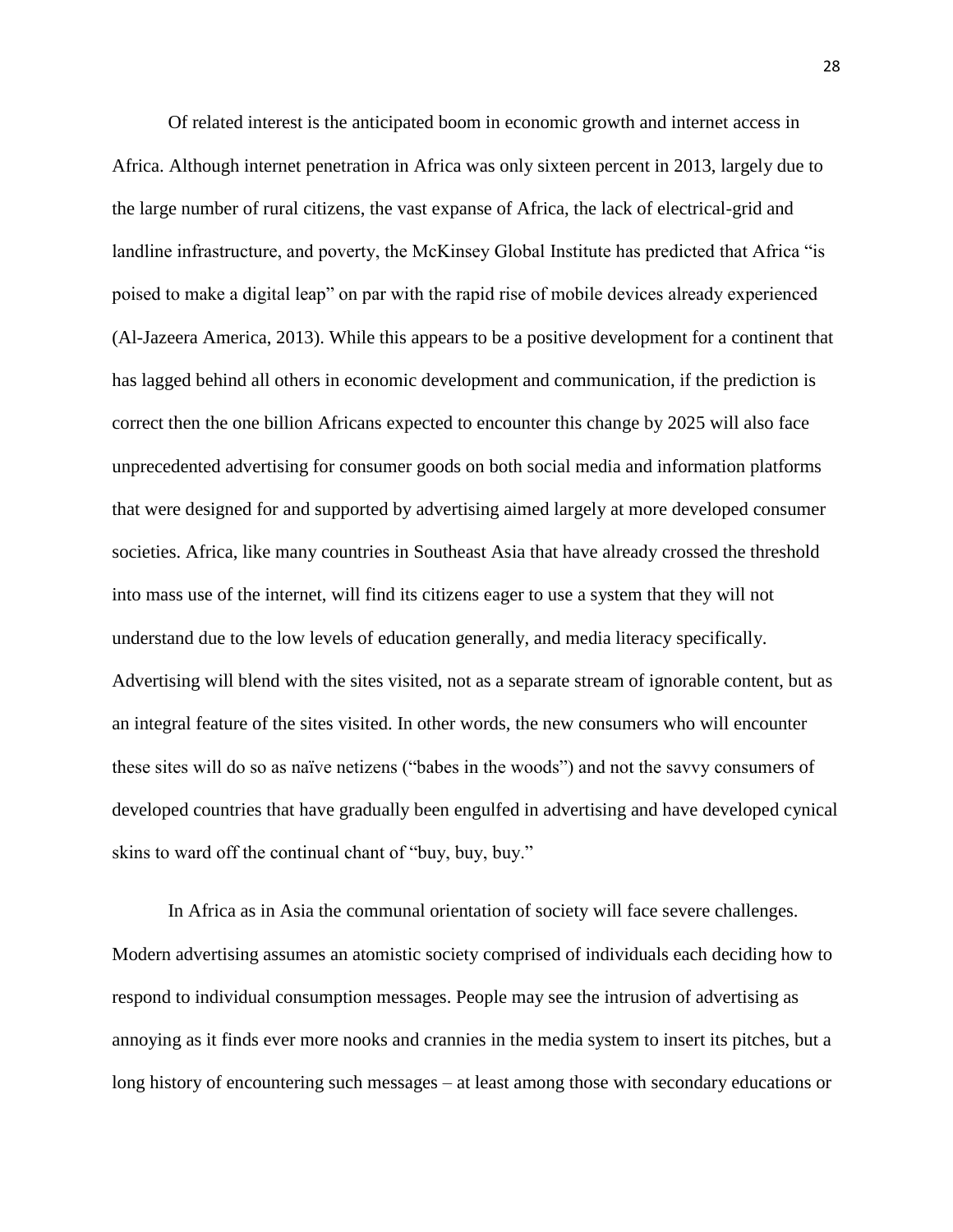above – knows that the buyer is to beware – not only of the shoddy overpriced product but also of the pitches that encourage consumption beyond one's means. Even then, however, the debt load of millions of people in these societies increases virtually every year. In cash societies the first requirement will be not education about the systems encountered but the acquisition of a debt mentality. In countries where people care for one another, share one another's burdens, often eschew personal fulfillment to care for their family or clan, there is the distinct possibility that the debt of one will become the debt of many with the potential to wrench tight-knit communities asunder.

There is little doubt that consumer societies will continue to spread around the globe. This appears to be one of the underlying premises of globalization itself. Globalization is not merely about free trade, or the movement of labor and capital, but the spread of capitalism that is dependent on the development and growth of markets for consumer goods. This makes the question of ethics in this rapidly growing consumerist world so crucial.

However, this system also heightens the sense of discrepancy: what others have that any individual lacks. This is where modernity bites. This is where the reality that everyone on the planet cannot live at the same level of material abundance, even when people learned under colonial rule that what mattered most about their location on the planet was not their history or connection to the land, but what the land could offer up to feed the engines of capitalism. From the rubber trade of Belgium's King Leopold to the mining for coltan and other rare earth minerals in the Eastern Congo to support the burgeoning global electronic world, what mattered most about place was what could be removed from it. And thus there was conflict over natural resources, and the despoliation of the earth from mining, clear-cutting, over-fishing, factory farming, and new exotic technological developments. The peculiar political-economic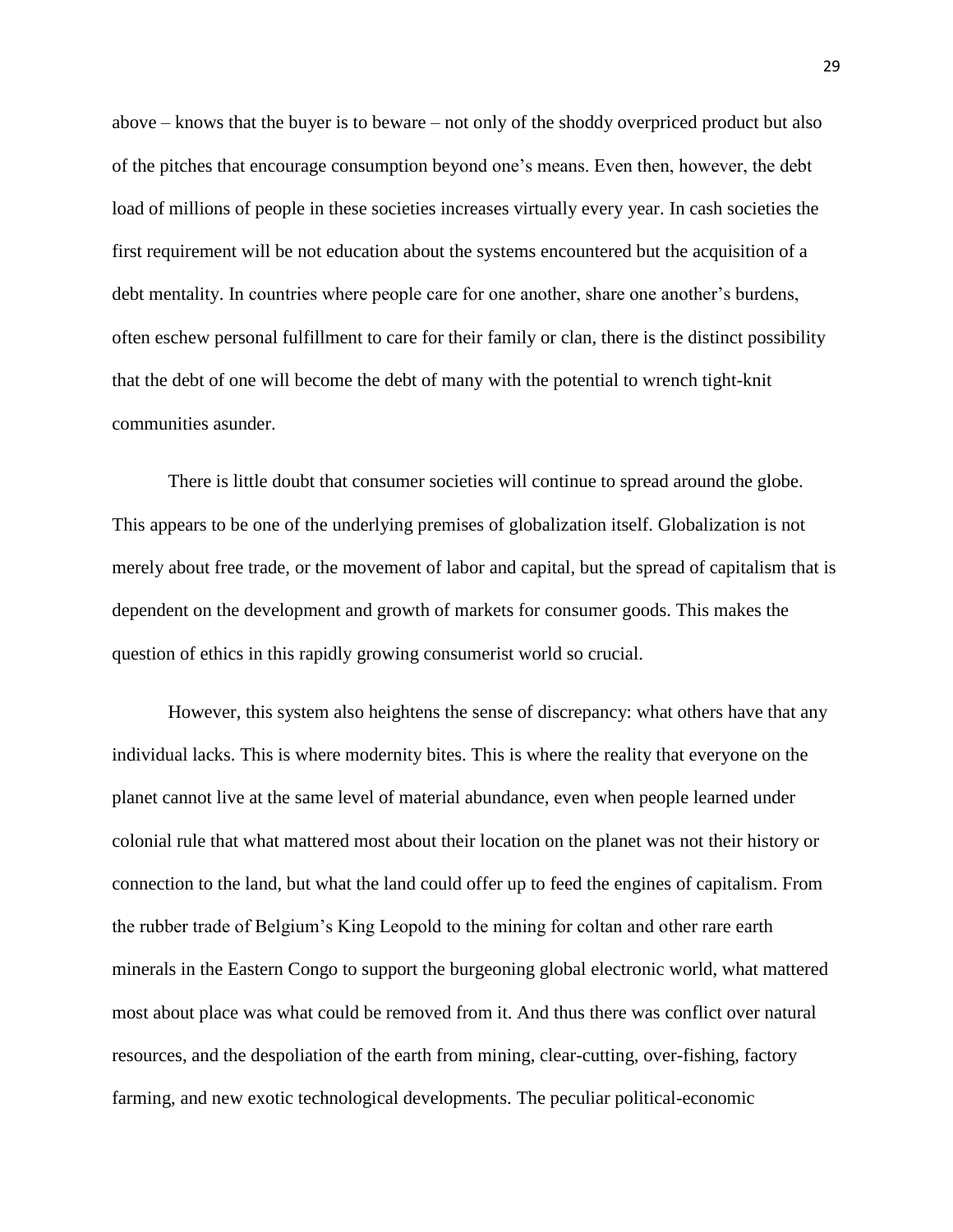foundation of capitalism, with more-developed economies seeking greater access to the natural resources of other less-developed ones through trade agreements, reductions in tariffs and quotas, access to cheaper labor resources, multinational corporate movement of manufacturing plants, a greater thirst for cheap power with its consequent increase in air and water pollution, diversion of water resources for manufacturing and agriculture from more traditional human needs, even concentration of ethnic groups who supposedly shared common values at the expense of others who had often lived there for centuries – all of these developments were created or exacerbated by the political-economy of profit under capitalist systems dominated by wealthy countries.

Age-old enmities could serve this political-economy. So could migration and urbanization. So could civil war, ethnic or tribal conflict, religious animosities, even the reconfiguration of geo-political boundaries, democratic impulses in the face of despotism, the elimination of economic sanctions, or collaboration with odious regimes. Everything could work to the benefit of the political-economic convictions of an amoral capitalist system that carried not for human flourishing but for increased profit margins and expanding markets.

### **Peace in a Capitalist-Driven and Communication-Dependent World**

Peace is not merely a political issue, as much of the news media or even well-meaning academic analysts would have people believe. Gadi Wolfsfeld (2004, p. 1), for instance, suggests that, "The news media can play a central role in the promotion of peace. They can emphasize the benefits that peace can bring, they can raise the legitimacy of groups or leaders working for peace, and they can help transform images of the enemy. The media, however, can also serve as destructive agents in the process. They can emphasize the risks and dangers associated with compromise, raise the legitimacy of those opposed to concessions, and reinforce negative stereotypes of the enemy." Yes, they can. But such understandings also do much to obscure the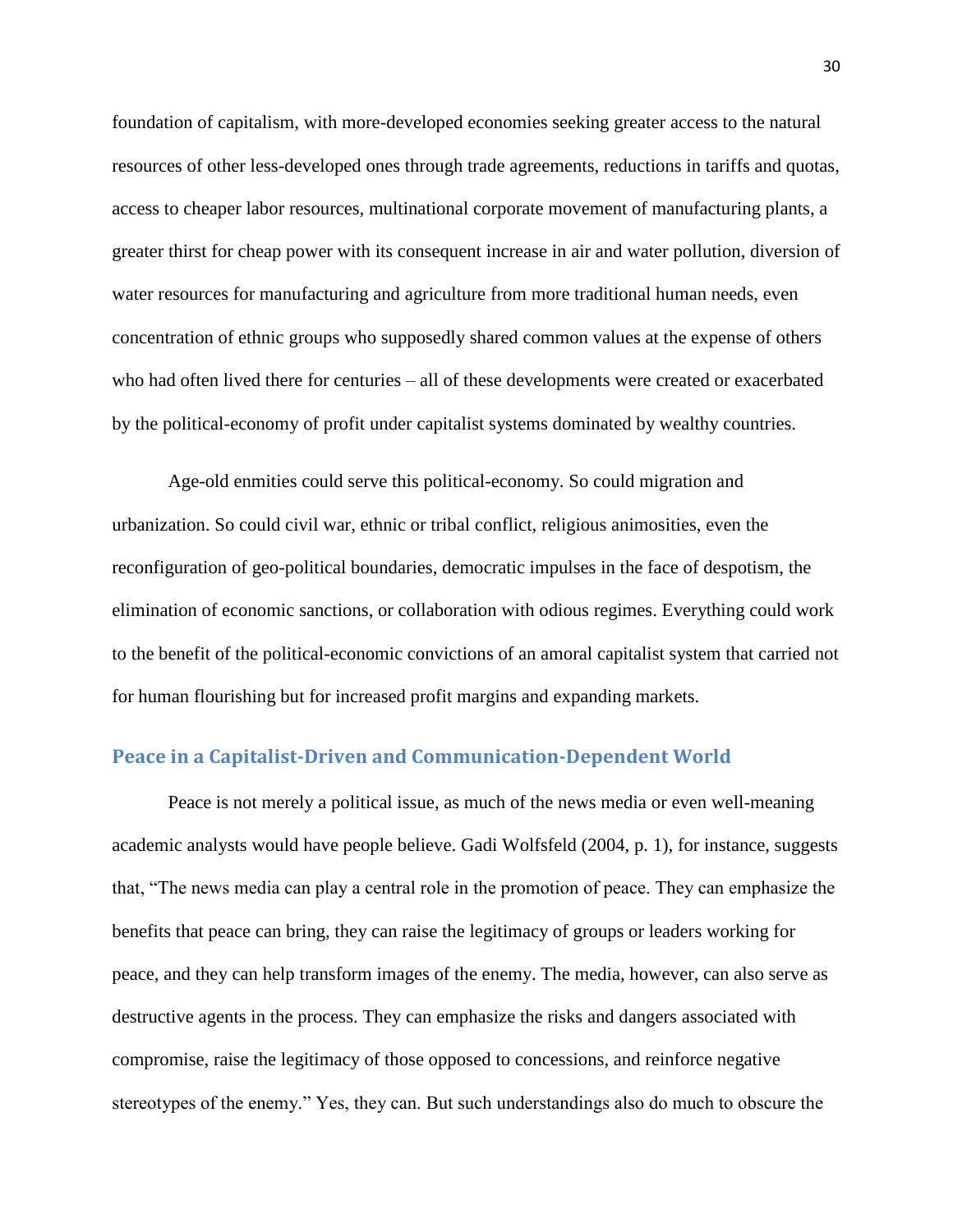political-economic systems in play. Animosities are exploited. Legitimacy is narrowly defined. Concessions are merely corrections to temporarily defuse conflict if its underlying realities are not resolved – and many of these find their foundation in the quest for resources or markets. Even positive results in ameliorating conflict can have destructive consequences.

What I am suggesting here is that the political-economy of unregulated capitalism poses severe challenges for efforts to encourage peaceful co-existence between historical enemies. It also increases the likelihood that new rationales for conflict will develop as the global economic system continues its trajectory in reducing regulatory oversight. Engaging ever greater numbers of people in consumption economies fueled by advertising aimed not merely to provide goods for basic human needs, but to expand access to non-essential goods and to exploit technological development in the quest for profit all militate against sufficiency and satisfaction among people. The hunger for lifestyle equality across nations or goods arity with one's neighbors is a fulcrum for expanding conflict and a disincentive for developing or maintaining peaceful neighborly relationships.

American social media providers, too, led by Facebook are continually attempting to monetize their user base – swelling as people invest in the requisite technologies and seek to practice their "right to communicate" – and facilitate efforts of other economic entities to do so as well by allowing multiple data access and acquisition activities. Although Facebook took steps to restrict access to user data in 2015, ostensibly to promote privacy, many of its aps routinely transmit data about their users to third parties, including their names and the names of their friends "to dozens of advertising and Internet tracking companies, including people who have set their profiles to Facebook's own strictest privacy settings (Steel and Fowler, 2010). The 2015 changes by Facebook only applied to its own sale of data, not to ancillary applications that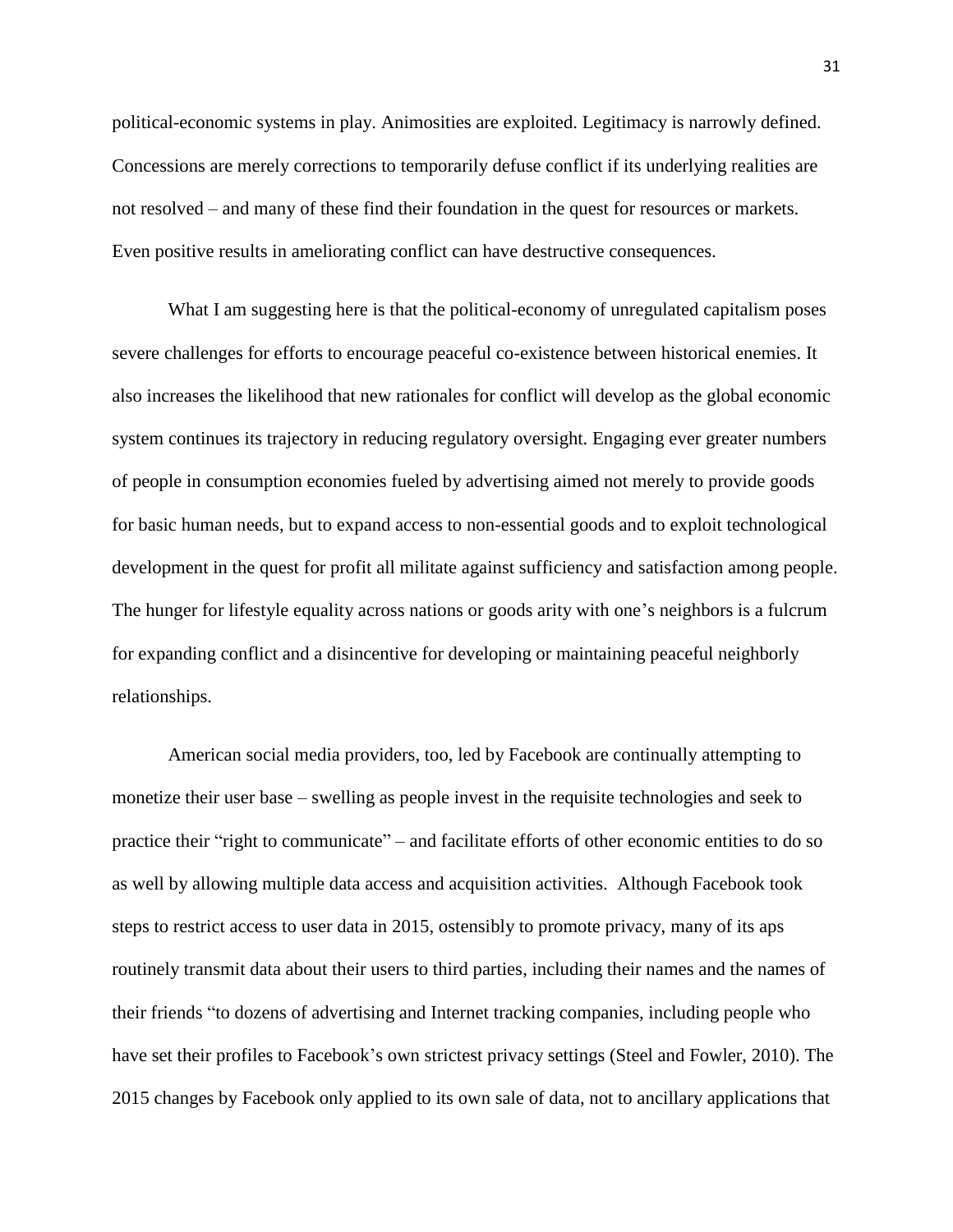users had presumably agreed to allow data collection in exchange for using the apps. The information collected can be collated with other public and proprietary data sources to construct user profiles that are of use to marketers and advertisers. MasterCard signed an agreement to access user data from Facebook in 2014 "to serve up tailored online offers for MasterCard customers. The aim is to drive online sales" (Head). Advice on the web about how to access user profile data is also available (Opentracker.net). Twitter, too, sells promotional tweets to its users and generated \$32 million by licensing its data to others just in the first half of 2013 (Luckerson, 2013). As the consumer economy expands around the world the problems currently faced largely in economically-powerful countries will envelop such sites' emerging user base and put their data up for sale, too. The greater their disposable income, the more they will be worth – and the more they will be subject to the blandishments of consumerism and the potential for increased conflict with others who may be lagging in the competitive consumerist race. The prospects for peace will dim as the competition ratchets up, especially in countries with relatively lower levels of sophistication about these systems and where competition for scarce commodities is manifest.

## **Conclusion**

Political economy warns us about the subtexts of media practice. Media can exploit anything for commercial purposes, engage in propaganda for political authority, commodify people's lives, even provide the foundation for surveillance by clandestine agencies. One does not have to be a conspiracy theorist to recognize that the quest for profit may result in situations that do not serve the public, or that even good causes can sometimes lead to results that are both negative and unanticipated. We must also recognize that good causes do not necessarily justify all means, even if they are in the non-profit sector and the harm might be reduced as a function of the poor access that victims may have to the communications systems that otherwise might tip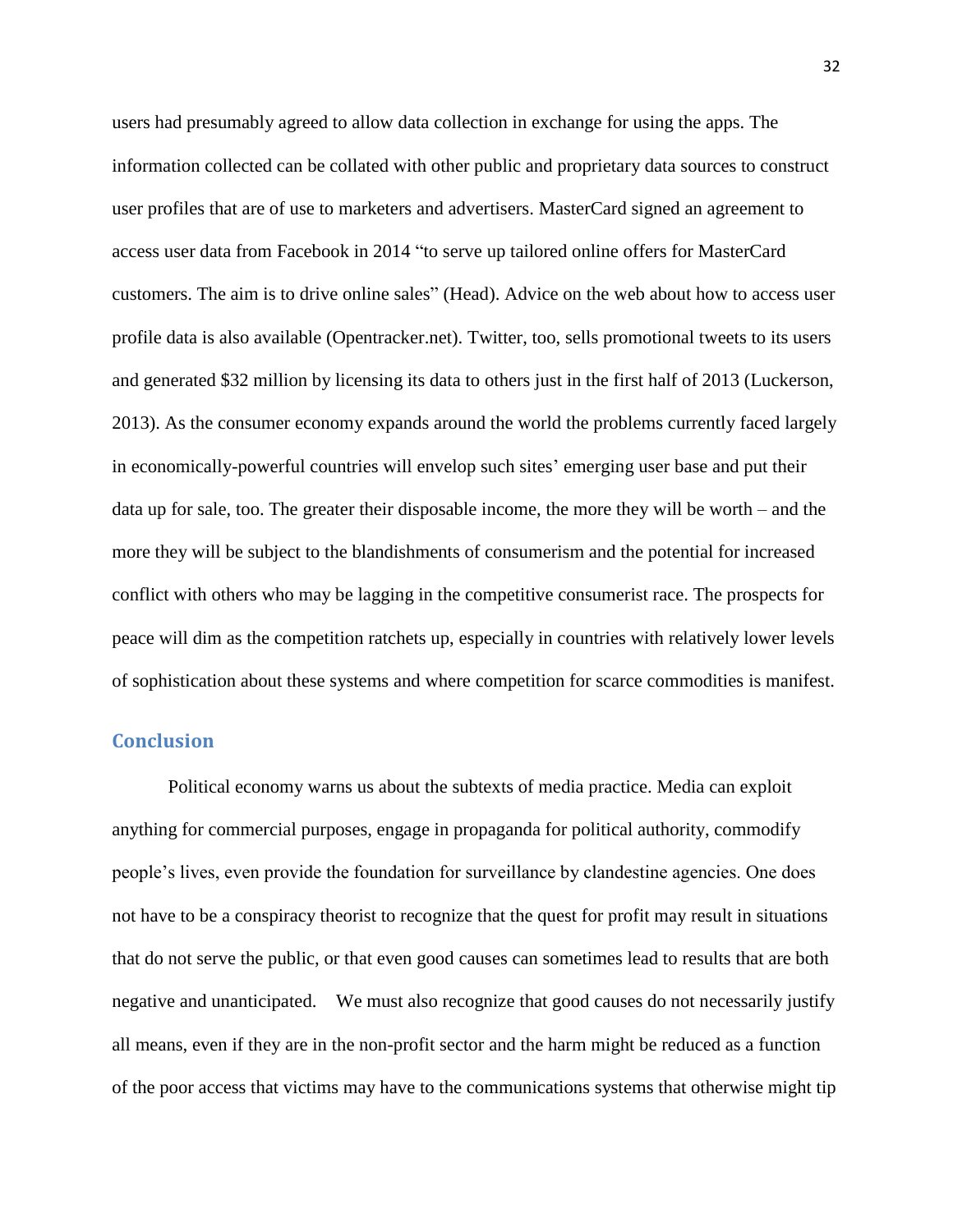them off. Given the power asymmetry between governments and elites versus the common citizen, might we excuse the appropriation of their images for a good cause or to respond to an atrocity? Recognizing the situation as uncovered by political economists may assist in traversing this difficult terrain.

### **References**

Al-Jazeera America, (2013, November 23). "Africa on the verge of Internet boom." *The Dialy Ittefaq.* [http://www.clickittefaq.com/sci-tech/africa-on-the-verge-of-internet-boom/.](http://www.clickittefaq.com/sci-tech/africa-on-the-verge-of-internet-boom/) Accessed February 21, 2015.

Appadurai, Arjun. (1996). *Modernity at Large: Cultural Dimensions of Modernity.* Minneapolis, MN: University of Minnesota Press.

Article 19. (2002, April 27). "Right to Communicate."

[http://www.article19.org/resources.php/resource/3074/en/right-to-communicate.](http://www.article19.org/resources.php/resource/3074/en/right-to-communicate) Accessed July 16, 2014

Assadourian, Erik, (2007). "Advertising Spending Sets Another Record." *Vital Signs 2006- 2007. erikassadourian.com/wp-content/uploads/2013/12/VS06-15-advertising.pdf. Accessed October 6, 2014.*

Balaam, David N. & Veseth, Michael A. "Political Economy."

[http://www.academicroom.com/topics/what-is-political-economy.](http://www.academicroom.com/topics/what-is-political-economy) Accessed July 15, 2014.

Bales, Kevin. (2012). ). *Disposable People: New Slavery in the Global Economy.* Updated. Oakland, CA: University of California Press.

Benhabib, Jess & Bisin, Alberto, (2000). ). "Advertising, Mass Consumption and

Capitalism." [www.econ.nyu.edu/user/bisina/POMO9.pdf](http://www.econ.nyu.edu/user/bisina/POMO9.pdf)*.* Accessed October 5, 2014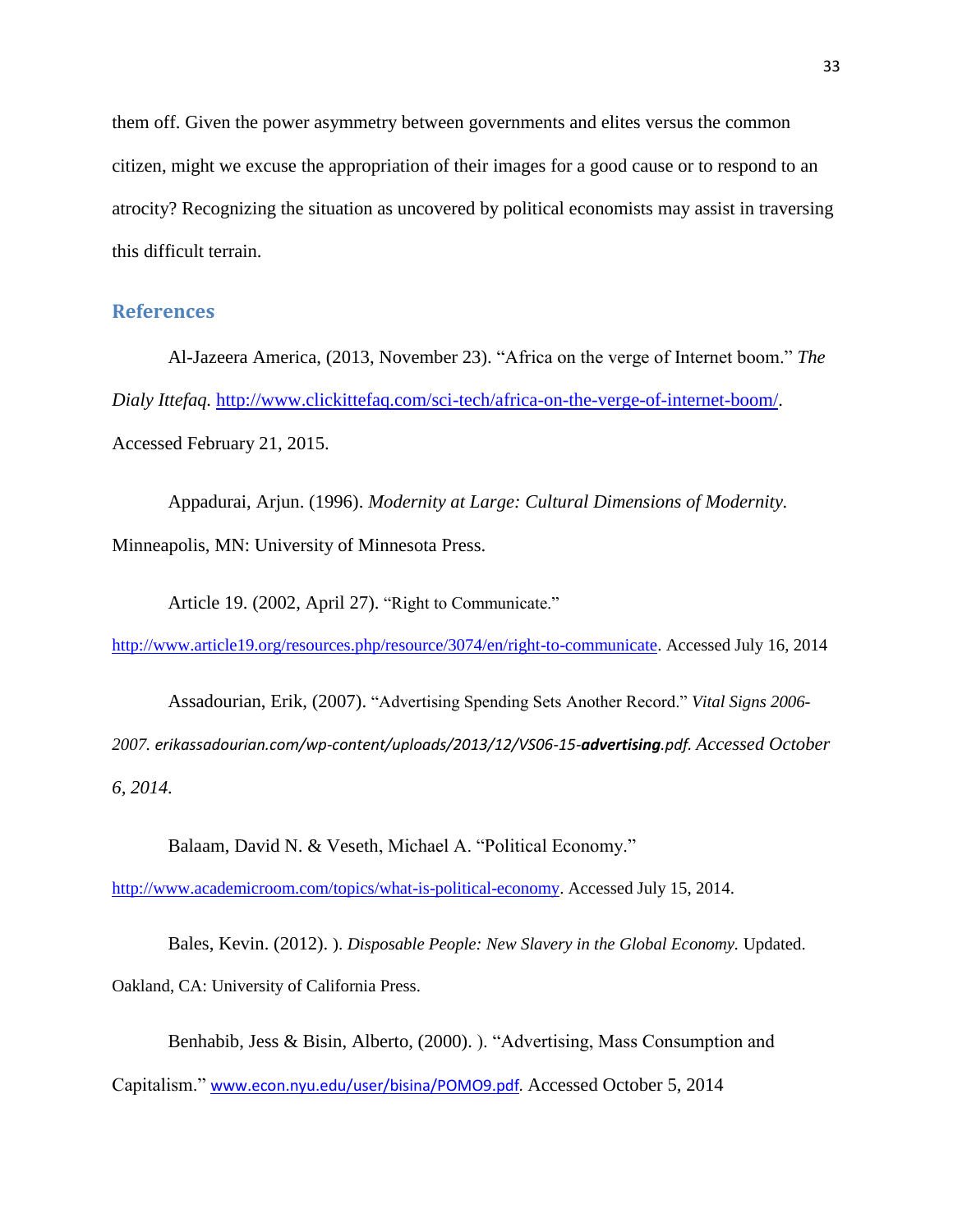Bennett, W. Lance. (2004). ). "Global Media and Politics: Transnational Communication Regimes and Civic Cultures." *Annual Review of Political Science.* 7. 125-148.

Bibby, Andrew. (2003). *Media, Entertainment & Arts: Global Concentration in the Media.* Nyon, Switzerland: Union Network International.

Boorstin, Daniel. (1973). *The Americans: The Democratic Experience.* New York: Vintage Books.

Burroughs, James E. & Rindfleisch, Aric, (2002). "Materialism and Well-Being: A Conflicting Values Perspective." *Journal of Consumer Research. 29.* 348—370.

Césaire, Aimé. (2000). *Discourse on Colonialism.* John Pinkham, Translator. New York: Monthly Review Press.

Chan-Olmsted, Sylvia M. & Chang, Byeng-Hee. (2003). "Diversification Strategy of Global Media Conglomerates: Examining Its Patterns and Determinants." *Journal of Media Economics.* 16 (4). 213-233.

Christopherson, Susan. (2011). "Hard Jobs in Hollywood: How Concentration in Distribution Affects the Production Side of the Media Entertainment Industry." *The Political Economies of Media: The Transformation of the Global Media Industries.* Dwayne Winseck & Jin, Dal Yong, Editors. New York: Bloomsbury Academic. E-book. No page numbers.

Ciochetto, Lynne. (2004, June 14). "Advertising and globalisation in India."

[www.sasnet.lu.se/EASASpapers/7Lynne](http://www.sasnet.lu.se/EASASpapers/7LynneCiochetto.pdf)**Ciochetto**.pdf*.* Accessed October 3, 2014.

Clayton, David. (2010). "Advertising expenditure in 1950s Britain." *Business History.* 52. 651- 665.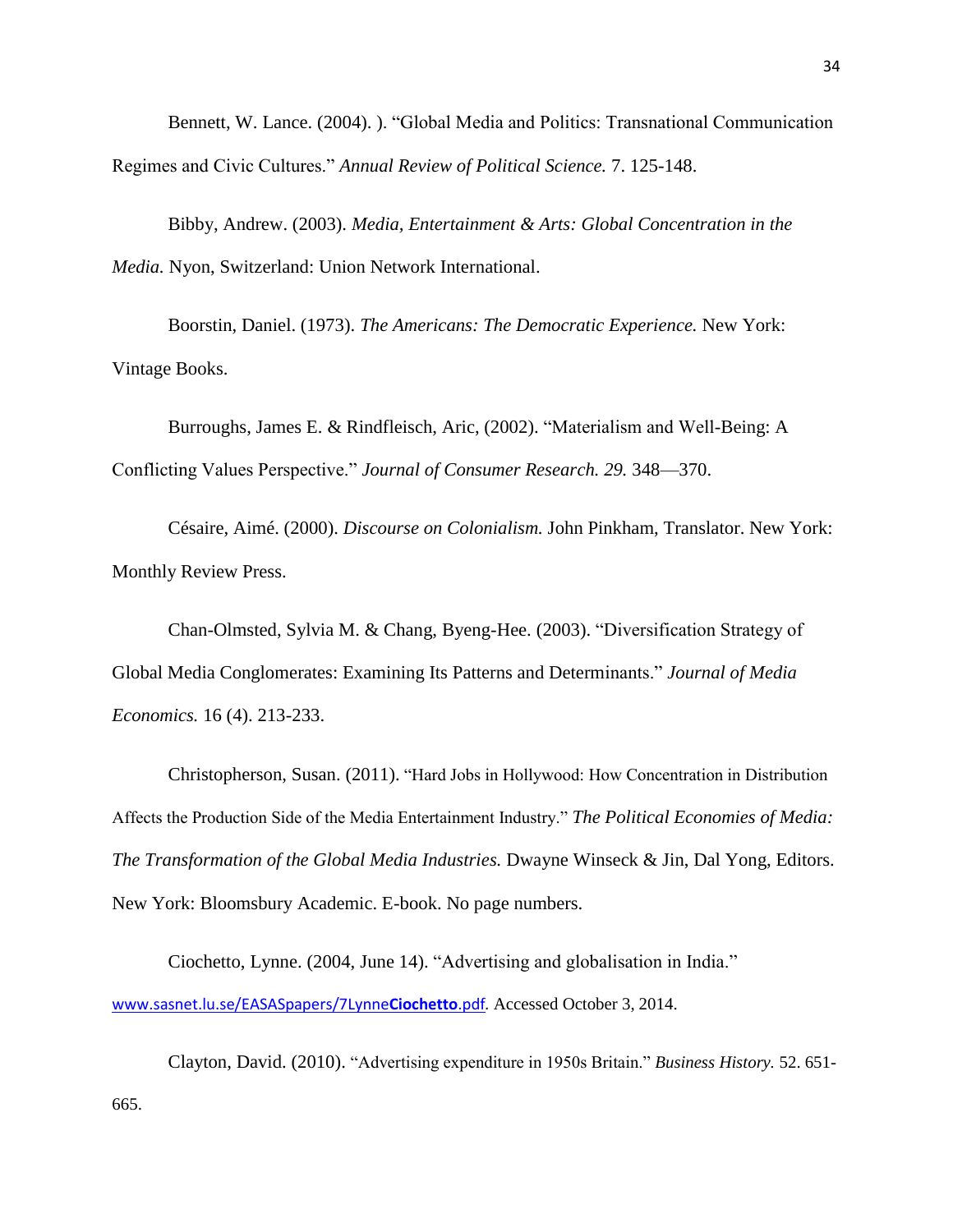Coen, Robert J. (n.d.). "U.S. advertising expenditure data," written by Douglas Galbi from Coen's CS Ad Dataset. [http://purplemotes.net/2008/09/14/us-advertising-expenditure-data/.](http://purplemotes.net/2008/09/14/us-advertising-expenditure-data/) Accessed October 6, 2014. Dataset available at

[https://docs.google.com/spreadsheet/ccc?key=0AnZb5H7tDMvTcDlMRU5haUtKZW95Qlg0ZV](https://docs.google.com/spreadsheet/ccc?key=0AnZb5H7tDMvTcDlMRU5haUtKZW95Qlg0ZVIxRlpFRXc#gid=0) [IxRlpFRXc#gid=0.](https://docs.google.com/spreadsheet/ccc?key=0AnZb5H7tDMvTcDlMRU5haUtKZW95Qlg0ZVIxRlpFRXc#gid=0) Accessed October 6, 2014.

"Communication – An essential human need." [http://www.crisinfo.org/.](http://www.crisinfo.org/) Accessed July 16, 2014.

Cronin, Anne M. (2004). "Regimes of mediation: advertising practitioners as cultural intermediaries?" *Consumption, Markets and Culture.* 7. 349-369. [Draft text doc] [\[http://www.research.lancs.ac.uk/portal/en/publications/regimes-of-mediation--advertising-practitioners](http://www.research.lancs.ac.uk/portal/en/publications/regimes-of-mediation--advertising-practitioners-as-cultural-intermediaries%28fdeb89df-6e86-4116-aab1-031ac5590f78%29/export.html)[as-cultural-intermediaries%28fdeb89df-6e86-4116-aab1-031ac5590f78%29/export.html.](http://www.research.lancs.ac.uk/portal/en/publications/regimes-of-mediation--advertising-practitioners-as-cultural-intermediaries%28fdeb89df-6e86-4116-aab1-031ac5590f78%29/export.html) Accessed October 6, 2014.

Croteau, David & Hoynes, William. (2007). "The Media Industry: Structure, Strategy and Debates." *Media Studies: Key Issues and Debates.* Eoin Devereux, Editor. New York: SAGE Publications Ltd. 32-54

Digital Divide Institute. [http://www.digitaldivide.org/#!](http://www.digitaldivide.org/). Accessed July 15, 2014.

Doctoroff, Tom. (2012, January 22). ) "Modern China's Spiritual Crisis: Does it Exist?" [http://www.huffingtonpost.com/tom-doctoroff/china-materialism\\_b\\_1222589.html.](http://www.huffingtonpost.com/tom-doctoroff/china-materialism_b_1222589.html) Accessed February 1, 2015.

Ewen, Stuart. (2001). *Captains of Consciousness: Advertising and the Social Roots of the Consumer Culture.* New York: Basic Books.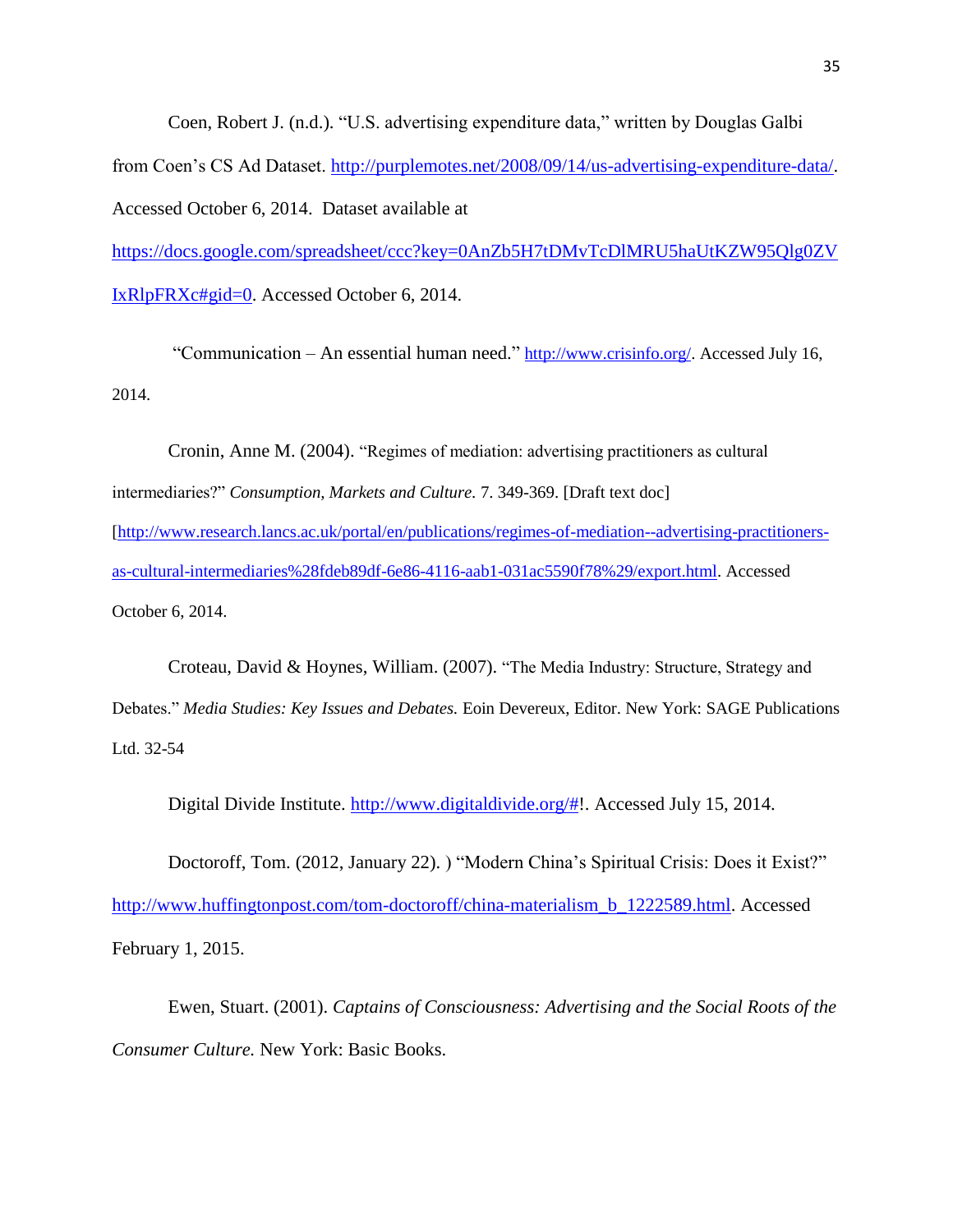Fanon, Frantz. (1963, 2004). *The Wretched of the Earth.* Richard Philcox, Translator. New York: Grove Press. Kindle e-book edition.

Fanon, Frantz. (1967). *Black Skin, White Masks.* Richard Philcox, Translator. New York: Grove Press. Kindle e-book edition.

Ferguson, Niall. (n.d.). *Empire: How Britain Made the Modern World.* New York: Penguin. Kindle e-book edition.

Foster, Michelle J. (2102). "Calling the Shorts: How Ownership Structures Affect the Independence of News Media." *A Report to the Center for International Media Assistance.*Available on [www.academia.edu.](http://www.academia.edu/) Accessed July 16, 2014.

Ger, G. & Belk, R. W. (1999). ). "Accounting for Materialism in Four Cultures." *Journal of Material Culture.* 4(2). 18—204.

Giddens, Anthony. (2013). *The Consequences of Modernity.* Maldon, MA: Polity Press..

"Global 2000: The World's Largest Media Companies of 2014." (2014). *Forbes Magazine.* [http://www.forbes.com/sites/vannale/2014/05/07/global-2000-the-worlds-largest](http://www.forbes.com/sites/vannale/2014/05/07/global-2000-the-worlds-largest-media-companies-of-2014/)[media-companies-of-2014/.](http://www.forbes.com/sites/vannale/2014/05/07/global-2000-the-worlds-largest-media-companies-of-2014/) Accessed July 19, 2014.

Greenwald, Glenn. (2014). *No Place to Hide: Edward Snowden, The NSA, and the U. S. Surveillance State.* New York: Henry Holt & Company, Inc.

Gurnow, Michael. (2014). *The Edward Snowden Affair: Exposing the Politics and Media behind the NSA Scandal.* Indianapolis, IN: Blue River Press.

Habermas, Jürgen. (1990). *The Philosophical Discourse of Modernity: Twelve Lectures.* Maldon, MA: Polity Press.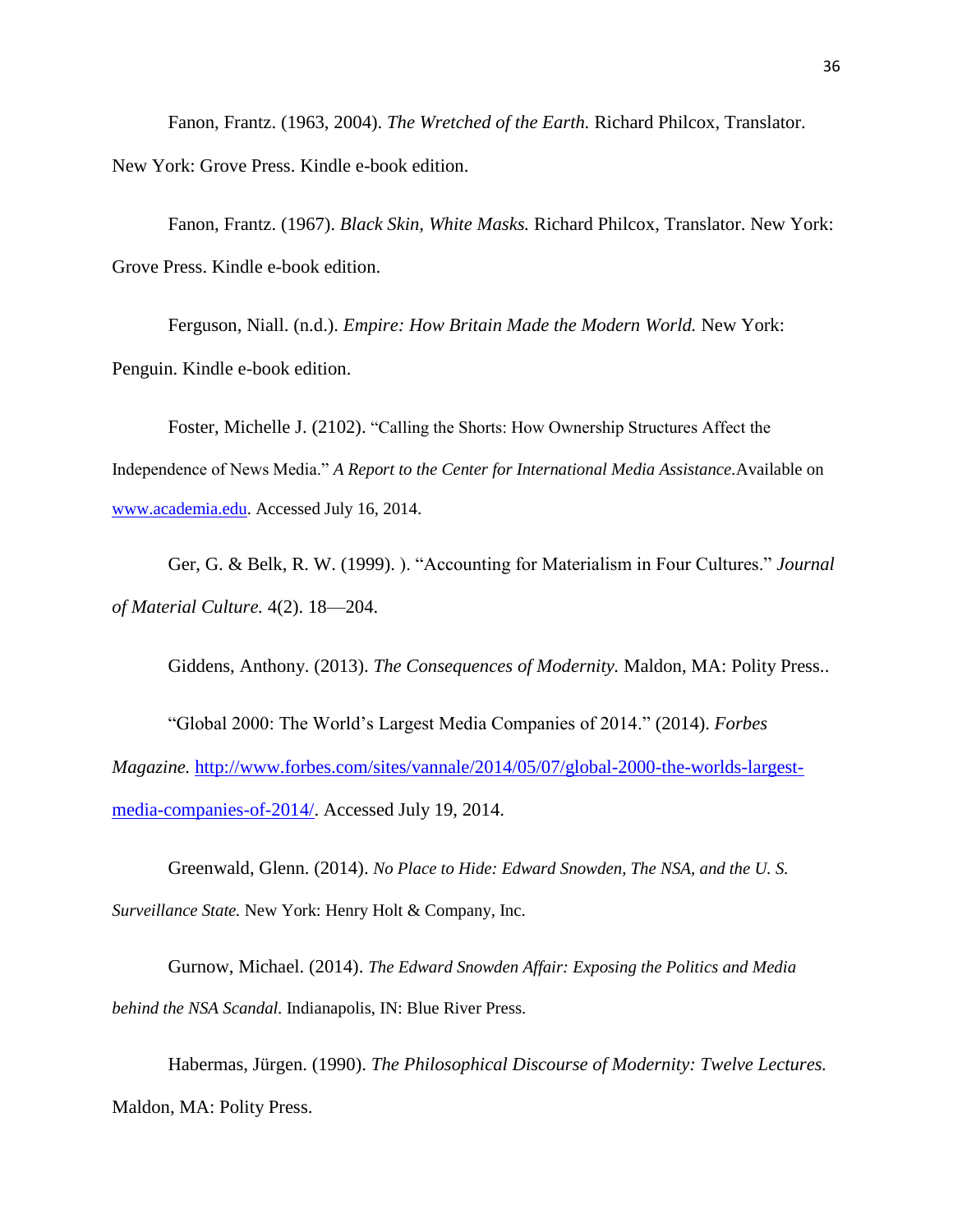Harvey, David. (1989). *The Condition of Postmodernity: An Enquiry into the Origins of Cultural Change.* Cambridge, MA: Blackwell.

Head, Beverley. (2014, October 7). "MasterCard to access Facebook user data." *The Age*. (Australia). [http://www.theage.com.au/it-pro/business-it/mastercard-to-access-facebook-user-data-](http://www.theage.com.au/it-pro/business-it/mastercard-to-access-facebook-user-data-20141006-10qrqy.html)[20141006-10qrqy.html.](http://www.theage.com.au/it-pro/business-it/mastercard-to-access-facebook-user-data-20141006-10qrqy.html) Accessed April 14, 2016.

James, Meg. (2013, June 5). "Global spending for media and entertainment to rise steadily." *Los Angeles Times. [http://www.latimes.com/entertainment/envelope/cotown/la-fi-ct-media-pwc-](http://www.latimes.com/entertainment/envelope/cotown/la-fi-ct-media-pwc-20130605-story.html)[20130605-story.html.](http://www.latimes.com/entertainment/envelope/cotown/la-fi-ct-media-pwc-20130605-story.html)* Accessed September 26, 2014.

Jin, Dal Yong. (2011). "Deconvergence and Deconsolidation in the Global Media Industries: The Rise and Fall of (Some) Media Conglomerates." *The Political Economies of Media: The Transformation of the Global Media Industries.* Dwayne Winseck & Jin, Dal Yong, Editors. New York: Bloomsbury Academic. E-book. No page numbers.

Kelly, Aidan, Lawlor, Katrina & O'Donohoe, Stephanie. (2005). "Advertising Ideology and the Encoding of Advertising Meaning: An Ethnographic and Discursive Approach." *Advances in Consumer Research.* 32. 645-646.

Lancia, Patricia. (2009). "The ethical implications of monopoly media ownership." The Insitute for Applied and Professional Ethics, Ohio University. [http://www.ohio.edu/ethics/2001](http://www.ohio.edu/ethics/2001-conferences/the-ethical-implications-of-monopoly-media-ownership/) [conferences/the-ethical-implications-of-monopoly-media-ownership/.](http://www.ohio.edu/ethics/2001-conferences/the-ethical-implications-of-monopoly-media-ownership/) Accessed July 16, 2014.

Le, Vanna. (2014, May 7). "Global 2000: the World's Largest Media Companies of 2014.) *Forbes.* [http://www.forbes.com/sites/vannale/2014/05/07/global-2000-the-worlds-largest](http://www.forbes.com/sites/vannale/2014/05/07/global-2000-the-worlds-largest-media-companies-of-2014/)[media-companies-of-2014/.](http://www.forbes.com/sites/vannale/2014/05/07/global-2000-the-worlds-largest-media-companies-of-2014/) Accessed September 26, 2014.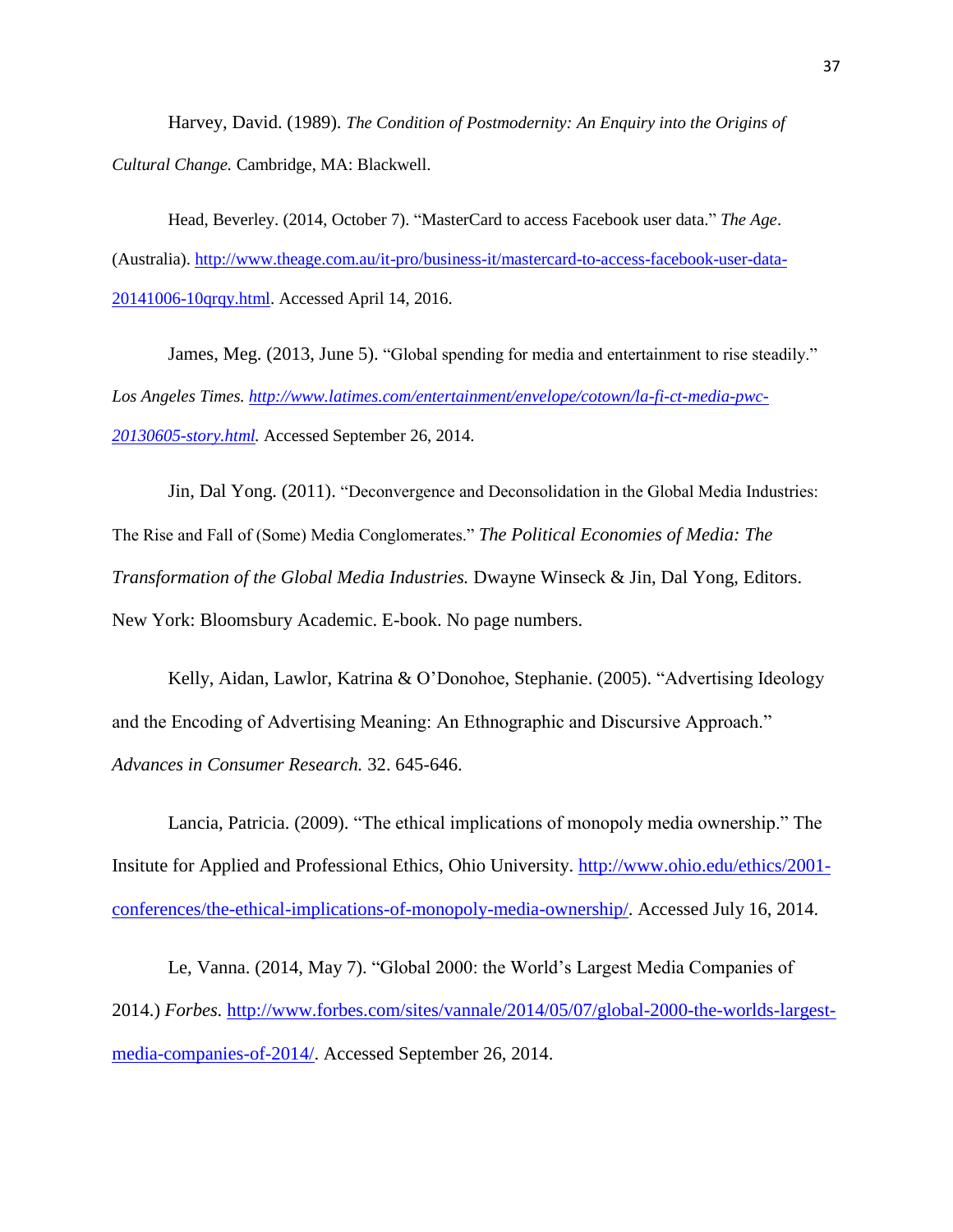Lears, T. J. Jackson. (1983). "From salvation to self-realization: Advertising and the therapeutic roots of the consumer culture, 1880-1930." *The Culture of Consumption: Critical Essays in American History, 1880-1980.* Richard Wightman Fox & T. J. Jackson Lears, Editors. New York: Pantheon Books. 1-38. Reprinted in *Advertising & Society Review.* 2000. Muse.jhu.edu. Accessed October 6, 2014.

Luckerson, Victor. (2013, October 8). "Twitter is selling access to your tweets for millions. *Time*. [http://business.time.com/2013/10/08/twitter-is-selling-access-to-your-tweets-for](http://business.time.com/2013/10/08/twitter-is-selling-access-to-your-tweets-for-millions/)[millions/.](http://business.time.com/2013/10/08/twitter-is-selling-access-to-your-tweets-for-millions/) Accessed April 14, 2016.

McChesney, Robert W. (1997). "The Global Media Giants: We are the world." [http://fair.org/extra-online-articles/the-global-media-giants/.](http://fair.org/extra-online-articles/the-global-media-giants/) Accessed September 26, 2014.

McChesney, Robert W. (2004). "The Political Economy of International Communications." *Who Owns the Media? Global Trends and Local Resistances.* Pradip N. Thomas & Zaharom Nain, Eds. New York: Zed Books. 3-22.

McChesney, Robert W. (2004b). ) "Making a Molehill out of a Mountain." In *Toward a Political Economy of Culture: Capitalism and Communication in the Twenty-First Century.* Andrew Calabrese & Colin Sparks, Editors. New York: Rowman & Littlefield Publishers, Inc. 62-90.

Memmi, Albert. (2006). *Decolonization and the Decolonized.* Robert Bononno, Translator. Minneapolis, MN: University of Minnesota Press.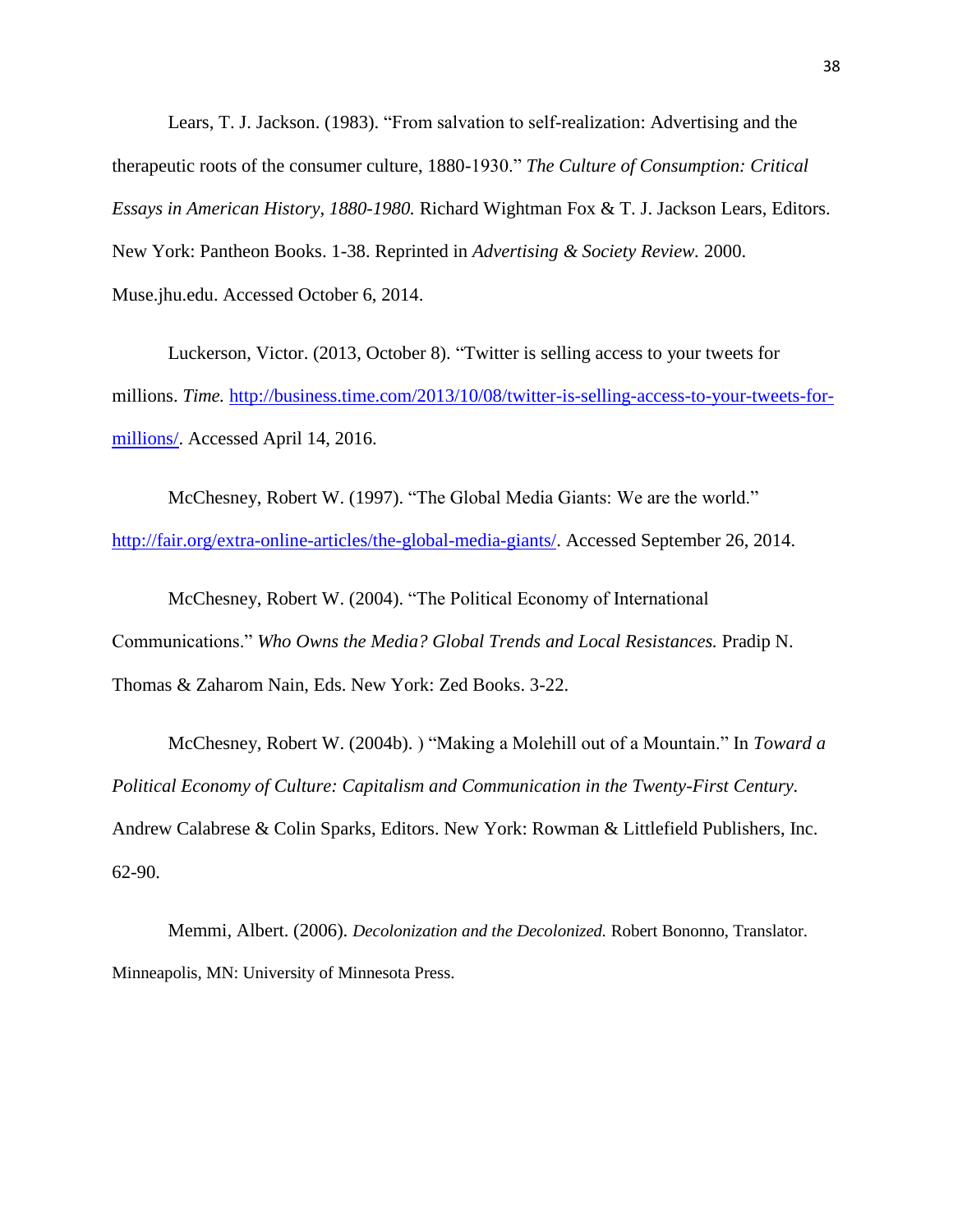Miége, Bernard. (2004). "Capitalism and Communication." In *Toward a Political Economy of Culture: Capitalism and Communication in the Twenty-First Century.* Andrew Calabrese & Colin Sparks, Editors. New York: Rowman & Littlefield Publishers, Inc. 115-129.

Mosco, Vincent. (2004). "Capitalism's Chernobyl?" In *Toward a Political Economy of Culture: Capitalism and Communication in the Twenty-First Century.* Andrew Calabrese & Colin Sparks, Editors. New York: Rowman & Littlefield Publishers, Inc. 268-289.

Nisbett, Nicholas. (2007). ). "Friendship, Consumption, Morality: Practising Identity, Negotiating Hierarchy in Middle-Class Bangalore." *The Journal of the Royal Anthropological Institute.* 13(4). 935-950.

Palzer, Carmen & Hilger, Caroline. (2001). "Media supervision on the threshold of the  $21<sup>st</sup>$ century – structure and powers of regulatory authorities in the era of convergence." *IRIS plus: Legal Observations of the European Audiovisual Observatory. Issue 2001-8.* Strasbourg, France: European Audiovisual Observatory.

"Reckless Consumption Depleting Earth's Natural Resources." (2008, October 9). [http://www.redorbit.com/news/science/1594776/reckless\\_consumption\\_depleting\\_earths\\_natural](http://www.redorbit.com/news/science/1594776/reckless_consumption_depleting_earths_natural_resources/) [\\_resources/.](http://www.redorbit.com/news/science/1594776/reckless_consumption_depleting_earths_natural_resources/) Accessed October 3, 2014.

Richardson, Michael. (1994, November 24). "Rise in Materialism Prompts Worry about a Moral Decline: With more Money, Fewer Values?"

[http://www.nytimes.com/1994/11/24/news/24iht-moral.html.](http://www.nytimes.com/1994/11/24/news/24iht-moral.html) Accessed February 1, 2015.

Riordan, Ellen. (2004). "Feminist Theory and the Political Economy of Communication." In *Toward a Political Economy of Culture: Capitalism and Communication in the Twenty-First*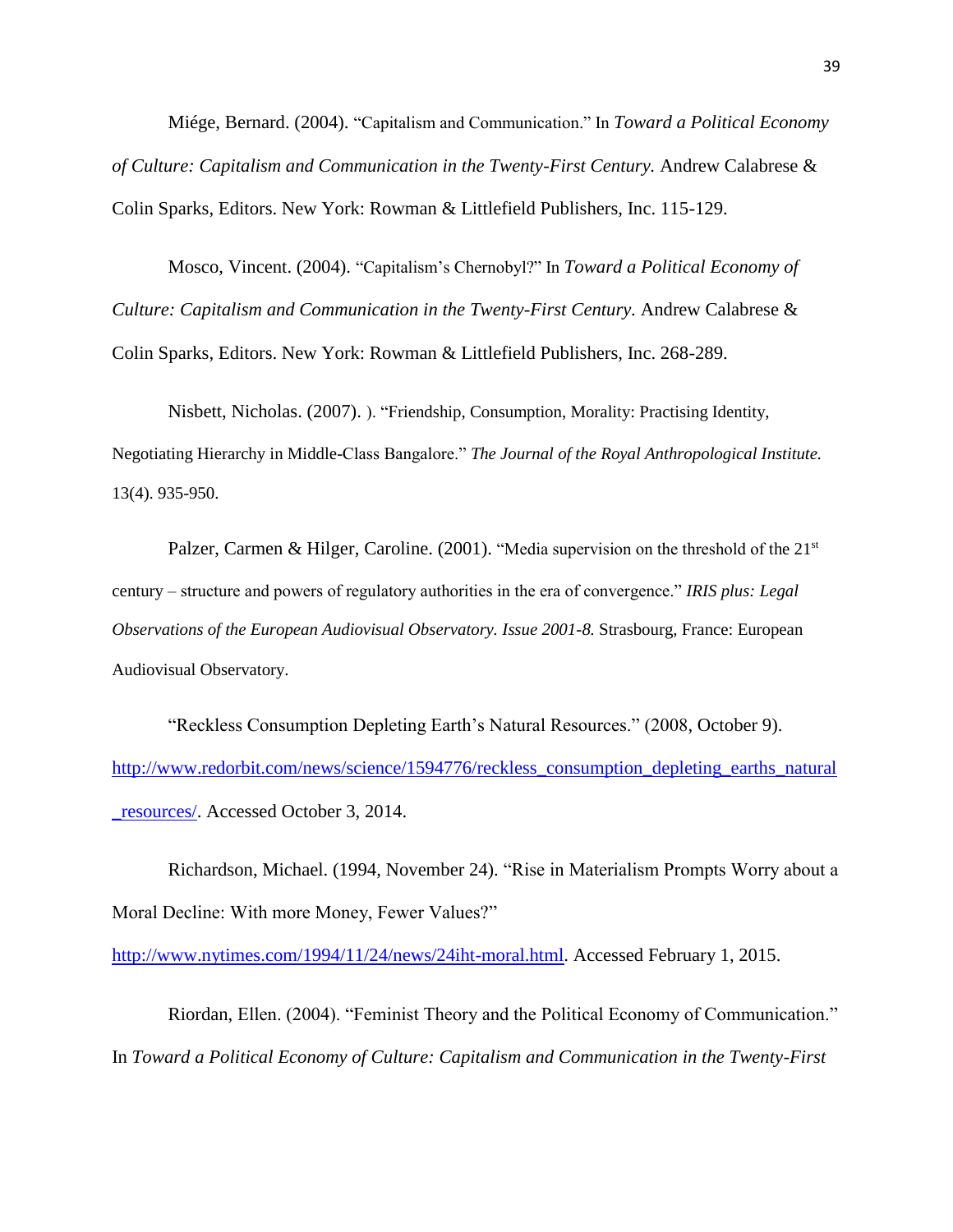*Century.* Andrew Calabrese & Colin Sparks, Editors. New York: Rowman & Littlefield Publishers, Inc. 417-433.

Said, Edward W. (1978). *Orientalism.* New York: Pantheon Books.

Said, Edward W. (2000).

Shah, Salik. (2012). "Cinema, Citizenship and the Promise of the Internet: A Personal View from the Third World." [http://jkalternativeviewpoint.com/jkalternate/?p=2657.](http://jkalternativeviewpoint.com/jkalternate/?p=2657) Accessed July 16, 2014.

Simmel, Georg. (1903/1950). "The Metropolis and Mental Life." *The Sociology of Georg Simmel.* Kurt Wolff, Translator. Adapted by D. Weinstein. New York: Free Press. 409-424. [http://www.altruists.org/static/files/The%20Metropolis%20and%20Mental%20Life%20%28Geo](http://www.altruists.org/static/files/The%20Metropolis%20and%20Mental%20Life%20%28Georg%20Simmel%29.htm) [rg%20Simmel%29.htm.](http://www.altruists.org/static/files/The%20Metropolis%20and%20Mental%20Life%20%28Georg%20Simmel%29.htm) Accessed October 5, 2014.

Siochrú, Seán Ó. (2004). ). "Global institutions and the democratization of the media." *Who Owns the Media? Global Trends and Local Resistances.* Pradip N. Thomas & Zaharom Nain, Editors. New York: Zed Books. 23-42

Sparks, Colin. (2000). "From Dead Trees to Live Wires: The Internet's Challenge to the Traditional Newspaper." In *Mass Media and Society.* James Curran & Michael Gurevitch. Editors. London: Arnold.

Speck, Sandra K. & Roy, Abhijit. (2008). "The Interrelationships between Television Viewing, Values and Perceived Well-Being: A Global Perspective. *Journal of International Business Studies.* 39(7). 1197—1219.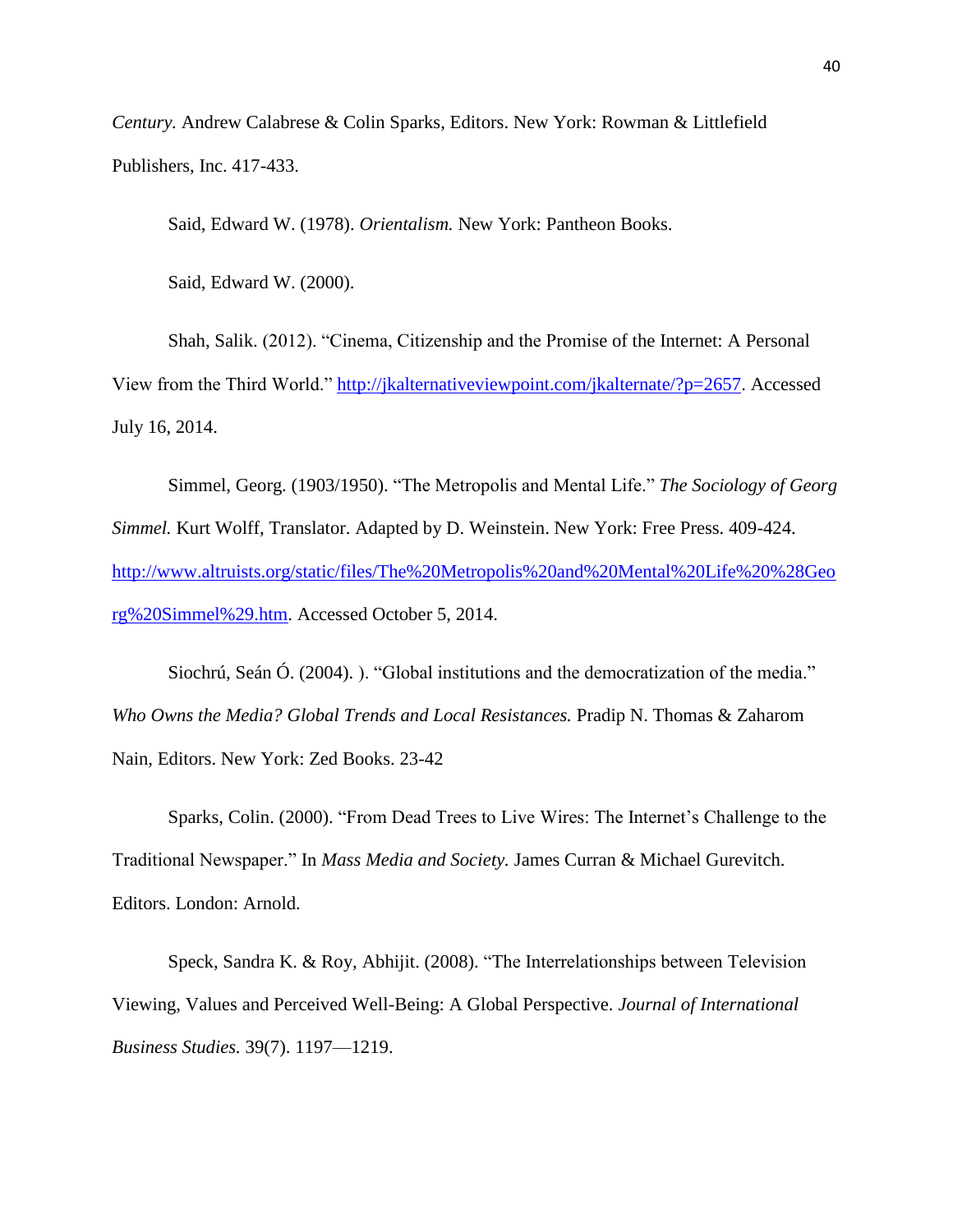Steel, Emily & Fowler, Geoffrey A. (2010, October 18). "Facebook in Privacy Breach." *The Wall Street Journal.*

[http://www.wsj.com/articles/SB10001424052702304772804575558484075236968.](http://www.wsj.com/articles/SB10001424052702304772804575558484075236968) Accessed April 14, 2016.

"The Digital Divide, ICT and the 50x15 Initiative." N.d.

[http://www.internetworldstats.com/links10.htm.](http://www.internetworldstats.com/links10.htm) Accessed July 15, 2014.

"The truth about Rupert Murdoch's new plot for world domination." (2014, July 18).

*Salon.* [http://www.prnewswire.com/news-releases/top-five-global-broadcast-media-companies](http://www.prnewswire.com/news-releases/top-five-global-broadcast-media-companies-performance-strategies-and-competitive-analysis-248876321.html)[performance-strategies-and-competitive-analysis-248876321.html.](http://www.prnewswire.com/news-releases/top-five-global-broadcast-media-companies-performance-strategies-and-competitive-analysis-248876321.html) Accessed July 19, 2014.

*The Washington Post,* (2013). *NSA Secrets: Government Spying in the Internet Age.* New York: Diversion Books.

"Top 10 Global Media Owners." (2014).

[http://www.marketingcharts.com/wp/traditional/the-worlds-10-largest-global-media-owners-](http://www.marketingcharts.com/wp/traditional/the-worlds-10-largest-global-media-owners-42481/attachment/zenithoptimedia-top-10-global-media-owners-may2014/)[42481/attachment/zenithoptimedia-top-10-global-media-owners-may2014/.](http://www.marketingcharts.com/wp/traditional/the-worlds-10-largest-global-media-owners-42481/attachment/zenithoptimedia-top-10-global-media-owners-may2014/) Accessed July 19, 2014.

Toulmin, Stephen. (1990). *Cosmopolis: The Hidden Agenda of Modernity.* Chicago: University of Chicago Press.

U. S. Department of Commerce. (2014). "The Media & Entertainment Industry in the United States. [http://selectusa.commerce.gov/industry-snapshots/media-entertainment-industry](http://selectusa.commerce.gov/industry-snapshots/media-entertainment-industry-united-states)[united-states.](http://selectusa.commerce.gov/industry-snapshots/media-entertainment-industry-united-states) Accessed September 26, 2014.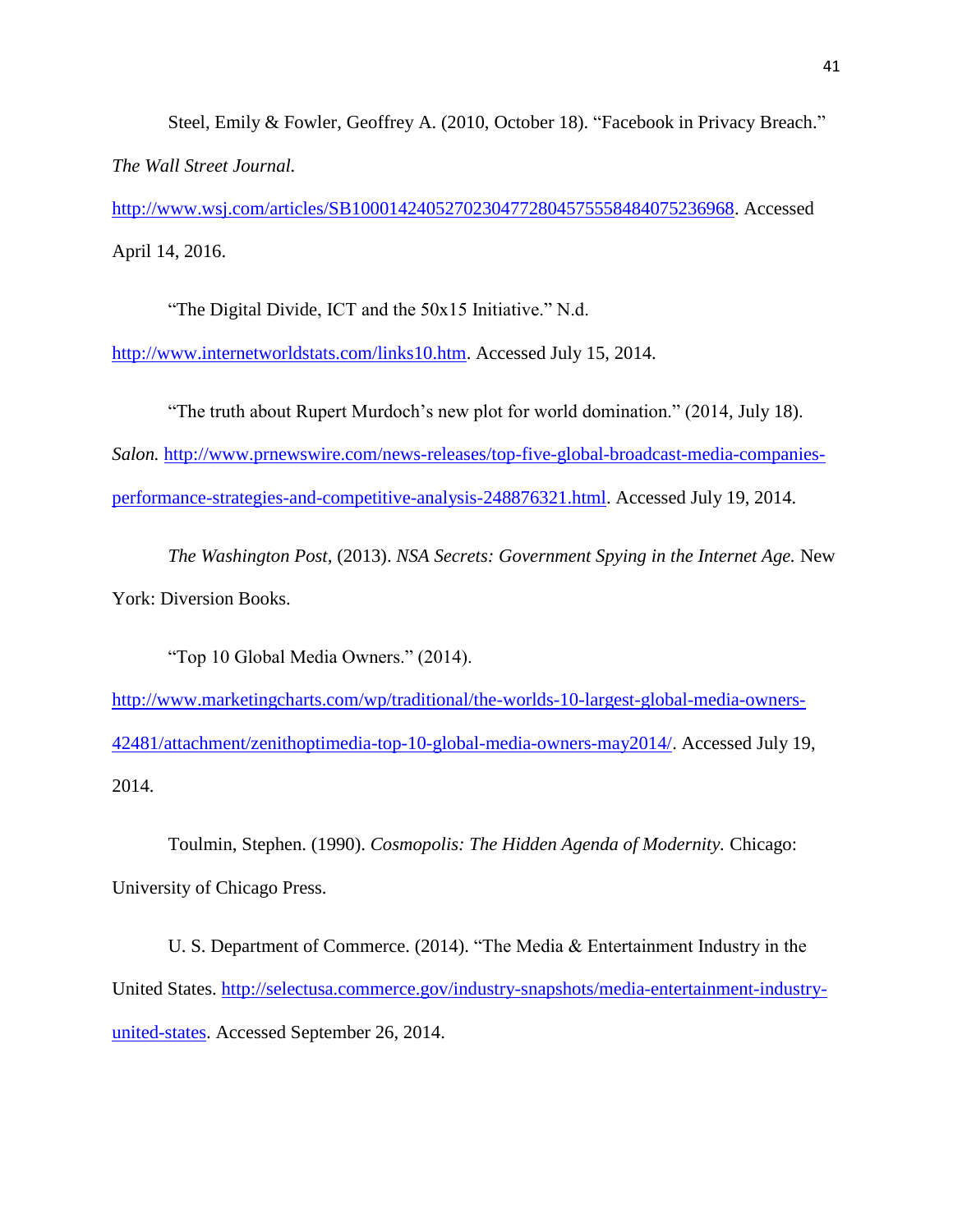Van Couvering, Elizabeth. (2011). "Navigational Media: The Political Economy of Online Traffic." *The Political Economies of Media: The Transformation of the Global Media Industries.* Dwayne Winseck & Jin, Dal Yong, Editors. New York: Bloomsbury Academic. Ebook. No page numbers.

van der Wurff, Richard, Bakker, Piet, & Picard, Robert G. (2008). "Economic Growth and Advertising Expenditures in Different Media in Different Countries." *Journal of Media Economics.* 21. 28-52.

Wallerstein, Immanuel. (2006). *European Universalism: The Rhetoric of Power.* New York: The New Press.

Wang, Jian & Lin, Xiaohua. (2009). ). "Migration of Chinese Consumption Values: Traditions, Modernization, and Cultural Renaissance." *Journal of Business Ethics.* 88. 399—409.

Winseck, Dwayne. (2011). "The Political Economies of Media and the Transformation of the Global Media Industries." *The Political Economies of Media: The Transformation of the Global Media Industries.* Dwayne Winseck & Jin, Dal Yong, Editors. New York: Bloomsbury Academic. 3-49.

Winston, Brian. (1998). *Media Technology and Society.* London: Routledge.

Wirekoh-Boateng, Kwaku. (2010, May 23). "Youth and the Culture of Materialism." [http://www.ghanaweb.com/GhanaHomePage/NewsArchive/artikel.php?ID=182561.](http://www.ghanaweb.com/GhanaHomePage/NewsArchive/artikel.php?ID=182561) Accessed February 1, 2015.

Wolfsfeld, Gadi. (2004). *Media and the Path to Peace.* Cambridge: Cambridge University Press.